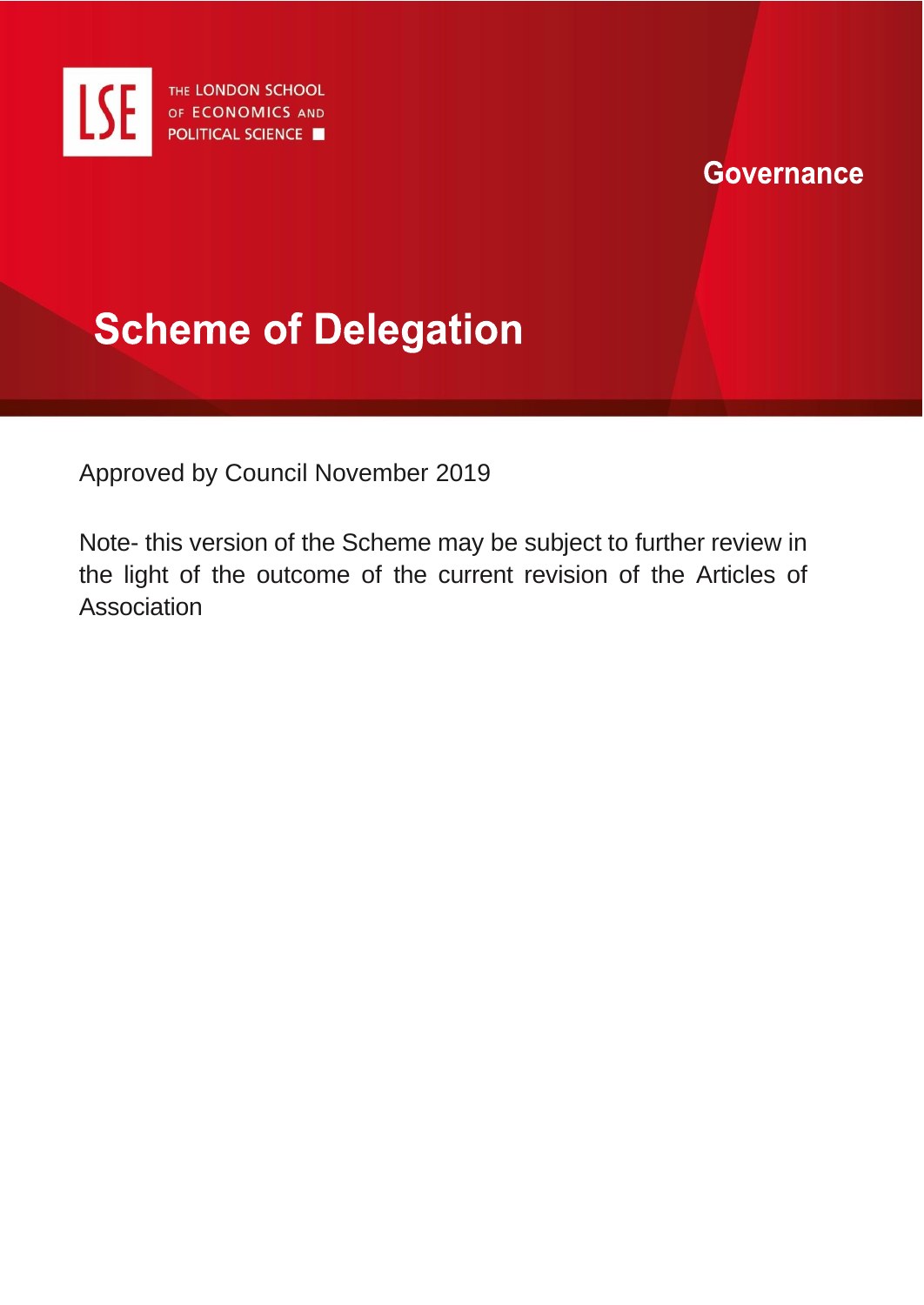| <b>ACTIVITY</b>                                                            | <b>PRINCIPAL</b><br><b>AUTHORITY</b> | <b>DELEGATED</b><br><b>AUTHORITY</b>                                  | <b>LIMITS AND CONDITIONS OF DELEGATION</b>                                                                                                                                                                                                                       |
|----------------------------------------------------------------------------|--------------------------------------|-----------------------------------------------------------------------|------------------------------------------------------------------------------------------------------------------------------------------------------------------------------------------------------------------------------------------------------------------|
| <b>1. GOVERNANCE</b>                                                       |                                      |                                                                       |                                                                                                                                                                                                                                                                  |
| 1.1 Approval of amendments to<br>the Articles of Association of<br>the LSE | Council                              | No delegation<br>permitted                                            | Power reserved to the Council under Articles. Revisions<br>are subject to approval by the Privy Council and referral to<br>the Charity Commissioners and Companies<br>House.                                                                                     |
| 1.2 Approval of Byelaws and<br>amendments to the Byelaws                   | Council                              | Academic Board                                                        | Authority to make recommendations to Council<br>on amendments (Byelaw 1.3(j)).                                                                                                                                                                                   |
| 1.3 Appointment of the Chair<br>and Vice-Chair(s) of Council               | Council                              | Chair and Vice-Chair<br>Selection Panel (via<br>Governance Committee) | Council is advised of the proposed recommendations of the<br>Chair and Vice-Chair Selection Panel by the Governance<br>Committee before approval of the recommendation for<br>appointment as Chair/Vice Chair can be given                                       |
| 1.4 Admission of new Council<br><b>Members</b>                             | Council                              | Governance<br>Committee                                               | Governance Committee recommendations subject to<br>Council approval. Academic Governors are nominated by<br>the Academic Board through its processes and the student<br>representative elected through LSESU processes                                           |
| 1.5 Appointment and removal<br>of Independent Members of<br><b>Council</b> | Council                              | Governance<br>Committee                                               | Governance Committee recommendations regarding<br>appointment and renewal or non-renewal of Independent<br>Members of Council is subject to Council approval. Removal<br>of members of Council is subject to Companies Acts<br>provisions and School procedures. |
| 1.6 Appointment of Chairs of<br><b>Council Committees</b>                  | Council                              | <b>Governance Committee</b>                                           | Governance Committee make<br>recommendations to Council for approval.                                                                                                                                                                                            |
| 1.7 Appointment of<br>members of committees of<br>Council                  | Council                              | <b>Governance Committee</b>                                           | Governance Committee make recommendations to Council<br>for approval.                                                                                                                                                                                            |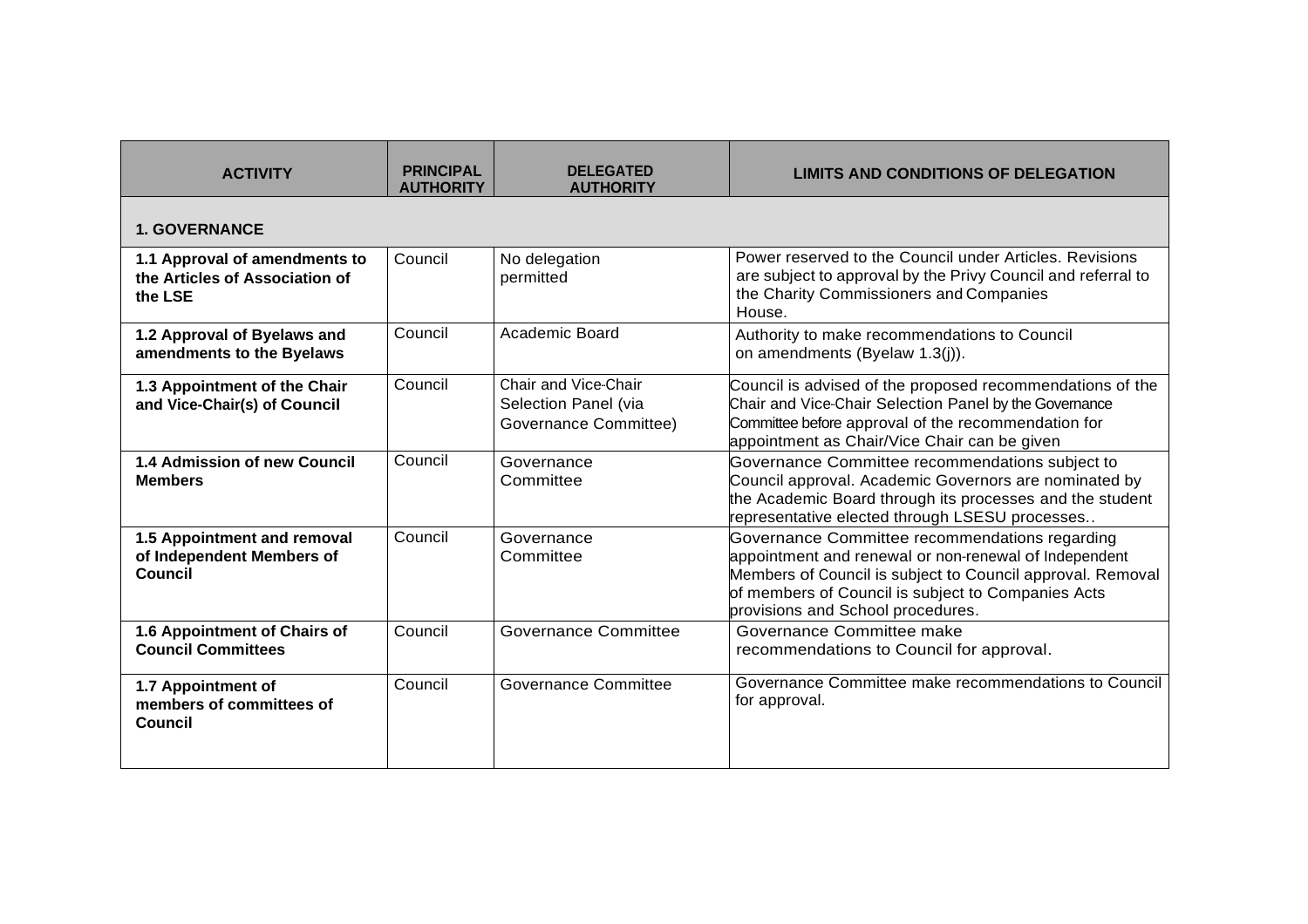| <b>ACTIVITY</b>                                                                                                                                                                                                                                                                                                                                                                                  | <b>PRINCIPAL</b><br><b>AUTHORITY</b> | <b>DELEGATED</b><br><b>AUTHORITY</b>                                                                                                                                                 | <b>LIMITS AND CONDITIONS OF DELEGATION</b>                                                                                                                                                                                                                                                                                                                         |
|--------------------------------------------------------------------------------------------------------------------------------------------------------------------------------------------------------------------------------------------------------------------------------------------------------------------------------------------------------------------------------------------------|--------------------------------------|--------------------------------------------------------------------------------------------------------------------------------------------------------------------------------------|--------------------------------------------------------------------------------------------------------------------------------------------------------------------------------------------------------------------------------------------------------------------------------------------------------------------------------------------------------------------|
| 1.8 Appointment of Honorary<br><b>Fellows</b>                                                                                                                                                                                                                                                                                                                                                    | Council                              | <b>Honorary Awards</b><br>Committee                                                                                                                                                  | Honorary Awards Committee recommendations are made<br>in accordance with the Honorary Fellows scheme and are<br>subject to Council and Academic Board approval.                                                                                                                                                                                                    |
| 1.9 Appointment of Honorary<br><b>Doctorates</b>                                                                                                                                                                                                                                                                                                                                                 | Council                              | <b>Honorary Awards</b><br>Committee and<br>Academic Board<br>recommendation                                                                                                          |                                                                                                                                                                                                                                                                                                                                                                    |
| 1.10 Approval of School--wide<br>academic and non--academic<br>Policies, Procedures, Rules and<br><b>Regulations</b>                                                                                                                                                                                                                                                                             | Council                              | Relevant governance or<br>management committee                                                                                                                                       |                                                                                                                                                                                                                                                                                                                                                                    |
| 1.11 Academic Governance<br>Including but not limited to:<br>Academic strategy;<br>$\bullet$<br>Academic standards;<br>٠<br>Academic awards (other<br>$\bullet$<br>than Honorary Degrees<br>and Honorary<br>Fellowships);<br>Academic departments<br>$\bullet$<br>and other areas of the<br>School;<br>Academic partnerships<br>$\bullet$<br>and other joint ventures;<br>Teaching and Learning. | Council                              | Academic Board or<br>relevant Committee<br>of<br>the Academic Board (including<br>the International Programmes<br>Board for the University of<br>London International<br>Programme). | Terms of Reference of the Academic Board set out in<br>the Byelaws approved by Council.<br>The Byelaws empower the Academic Board to establish sub-<br>committees and approve and revise their terms of<br>reference as it deems fit to undertake under delegated<br>powers responsibility for oversight of specific aspects of<br>the Board's remit. (Byelaw 1.8) |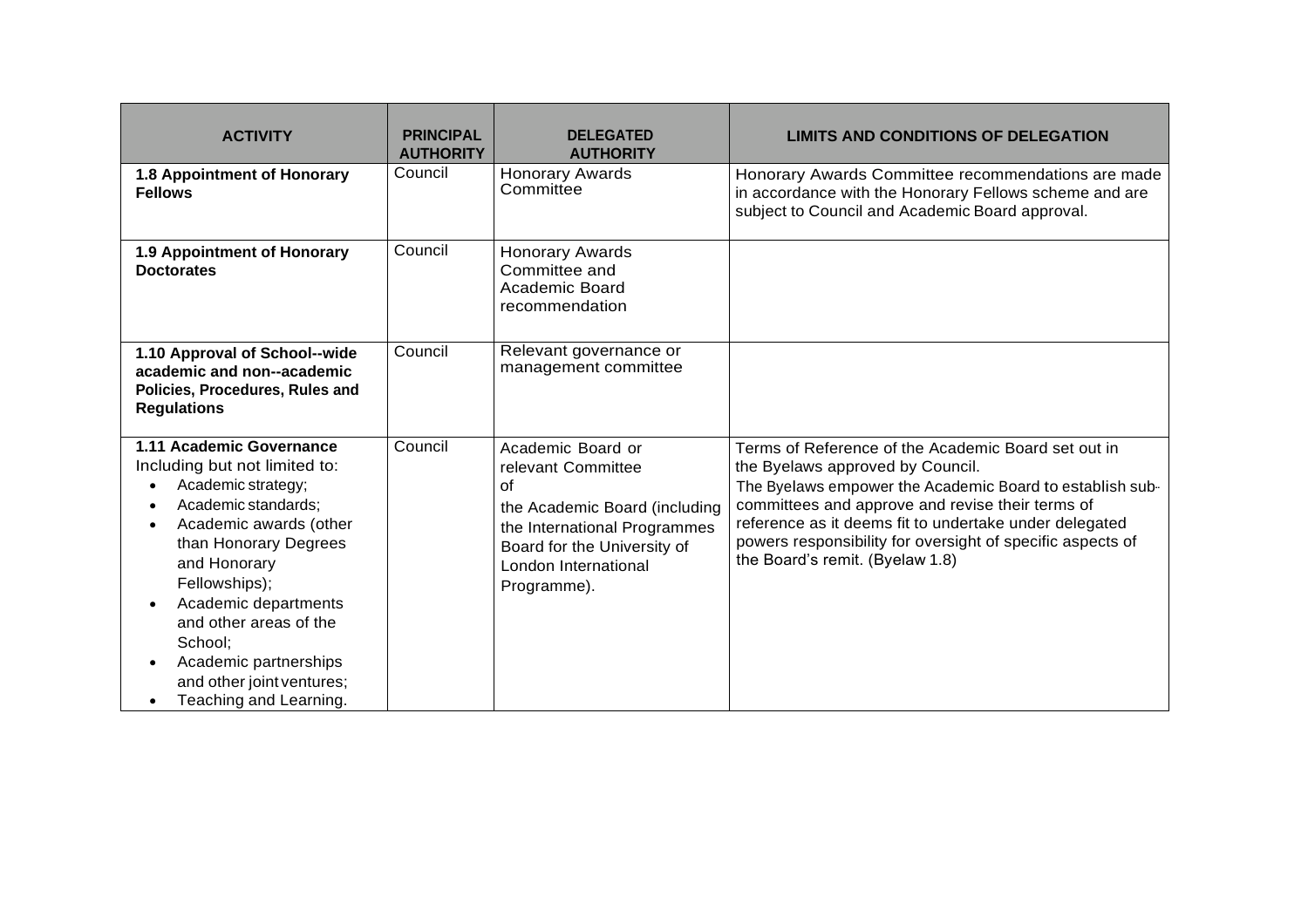| <b>ACTIVITY</b>                                                | <b>PRINCIPAL</b><br><b>AUTHORITY</b> | <b>DELEGATED</b><br><b>AUTHORITY</b>                                                                                                               | <b>LIMITS AND CONDITIONS OF DELEGATION</b>                                                                                                                                                                                                                                                                                                                                                                                                                                                                                                                                                                                                                                                                       |
|----------------------------------------------------------------|--------------------------------------|----------------------------------------------------------------------------------------------------------------------------------------------------|------------------------------------------------------------------------------------------------------------------------------------------------------------------------------------------------------------------------------------------------------------------------------------------------------------------------------------------------------------------------------------------------------------------------------------------------------------------------------------------------------------------------------------------------------------------------------------------------------------------------------------------------------------------------------------------------------------------|
| 1.12 Appointment of academic<br>office holders                 | Academic<br>Board                    | <b>Academic Nominations</b><br>Committee                                                                                                           | The Vice Chair of the Appointments Committee is<br>appointed by the Director.<br>The Vice Chair of the Academic Board is appointed by<br>the Academic Board on the recommendation of the<br>Selection Committee established by the Academic<br>Nominations Committee which shall approve its<br>recommendation prior to its submission to the Board.                                                                                                                                                                                                                                                                                                                                                             |
| 1.13 Remuneration of School<br>academic office holders         | Director                             | <b>Office Holders Group</b>                                                                                                                        | The Director is advised by the Office Holders Group on the<br>appropriate level of Honoria allowances and compensation<br>for Heads of Department, Deputy Heads of Department and<br>other academic offices. The OHG makes<br>recommendations to the Remuneration Committee.                                                                                                                                                                                                                                                                                                                                                                                                                                     |
| 1.14 Appointment of academic<br>members of School committees   | Academic<br><b>Board</b>             | <b>Academic Nominations</b><br>Committee<br>Governance Committee for the<br>appointment of Academic<br>Members of Council to Council<br>Committees | Where standard "Blue Circular" processes for generating<br>candidates to fill vacancies fail to do so, ANC oversees<br>process of random electronic selection of members. In the<br>event of there being more than one candidate to fill a<br>vacancy, ANC oversees election by ballot.<br>Consideration of the renewal of periods of membership,<br>including those of the appointed academic members of<br>the Council is undertaken by the Academic Nominations<br>Committee. In the case of appointed academic members<br>of Council, ANC's decisions are subject to consultation<br>with the Chair of Council, whose views will be taken into<br>account, prior to confirmation by Governance<br>Committee. |
| 1.15 Appointment of<br>student members of<br><b>Committees</b> | <b>SE Students'</b><br>Union         |                                                                                                                                                    | Subject to Council/Governance Committee being satisfied<br>that the SU is conducting its affairs appropriately as<br>required by Section 22 of the Education Act 1994.                                                                                                                                                                                                                                                                                                                                                                                                                                                                                                                                           |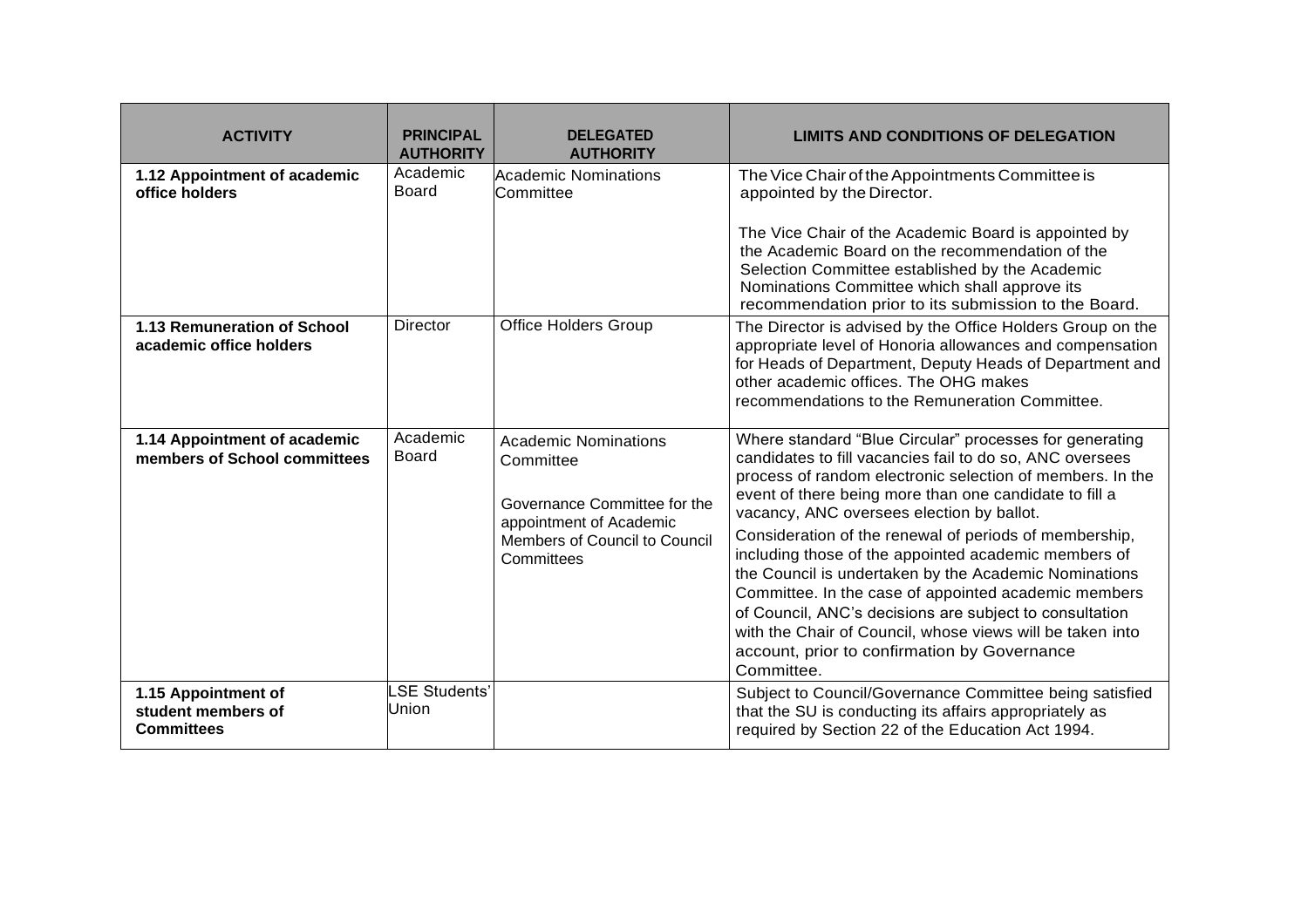| <b>ACTIVITY</b>                                                                                                                  | <b>PRINCIPAL</b><br><b>AUTHORITY</b> | <b>DELEGATED</b><br><b>AUTHORITY</b>                                                                                                                                    | <b>LIMITS AND CONDITIONS OF DELEGATION</b>                                                                                                                                                                                                                                          |
|----------------------------------------------------------------------------------------------------------------------------------|--------------------------------------|-------------------------------------------------------------------------------------------------------------------------------------------------------------------------|-------------------------------------------------------------------------------------------------------------------------------------------------------------------------------------------------------------------------------------------------------------------------------------|
| 1.16 Audit Governance                                                                                                            | Council                              | <b>Audit Committee</b><br>save for the<br>appointment of the<br>external auditors,<br>which will be<br>recommended for<br>approval by<br>Council.                       | Terms of Reference annually approved by Council.<br>Purchasing Procedures apply to the appointment of Internal<br>Audit services delivered by an external provider.                                                                                                                 |
| <b>1.17 Estates Governance</b>                                                                                                   | Council                              | <b>Finance and Estates</b><br>Committee                                                                                                                                 | Terms of Reference annually approved by Council, subject<br>to the limitations set out. The detailed allocation of space<br>is undertaken as an executive function by the Space<br>Management Group which reports to the Finance, Estates<br>and Residences Management Board (FERM) |
| <b>1.18 Ethics Governance</b><br>Including but not limited to the<br>approval and implementation of<br>the School's Ethics Code. | Council                              | The Ethics Management<br>Board of SMC manages<br>the implementation of the<br>School's Ethics Code.<br><b>Ethics Committee</b><br>oversees the governance<br>of ethics. | Ethics Committee's Terms of Reference annually approved<br>by Council                                                                                                                                                                                                               |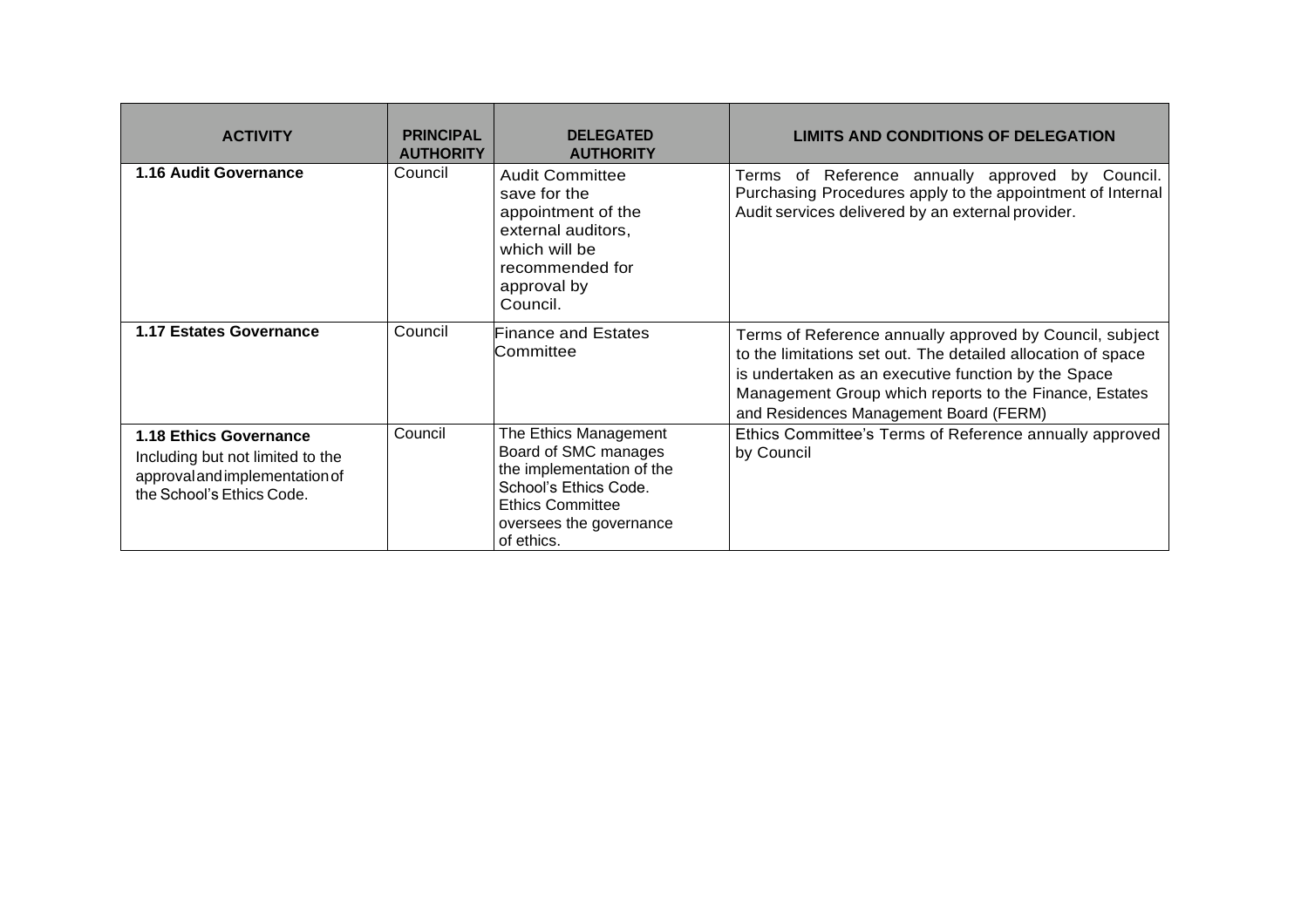| <b>ACTIVITY</b>                                                                                                                                                                                                                                                     | <b>PRINCIPAL</b><br><b>AUTHORITY</b> | <b>DELEGATED</b><br><b>AUTHORITY</b>                                                                                                                                                                                                                                                                                                                                                                                                                                                                                                                                                                                                                                                                                      | <b>LIMITS AND CONDITIONS OF DELEGATION</b>                                                                                                                                                                                                                                                                                                                                                                                                                                                                                                                                                                                                                                                                                                                                                                                                                                                                                             |
|---------------------------------------------------------------------------------------------------------------------------------------------------------------------------------------------------------------------------------------------------------------------|--------------------------------------|---------------------------------------------------------------------------------------------------------------------------------------------------------------------------------------------------------------------------------------------------------------------------------------------------------------------------------------------------------------------------------------------------------------------------------------------------------------------------------------------------------------------------------------------------------------------------------------------------------------------------------------------------------------------------------------------------------------------------|----------------------------------------------------------------------------------------------------------------------------------------------------------------------------------------------------------------------------------------------------------------------------------------------------------------------------------------------------------------------------------------------------------------------------------------------------------------------------------------------------------------------------------------------------------------------------------------------------------------------------------------------------------------------------------------------------------------------------------------------------------------------------------------------------------------------------------------------------------------------------------------------------------------------------------------|
| 1.19 Financial governance<br>Including but not limited to:<br>Financial Regulations<br>other<br>relevant<br>and<br>policies and procedures<br>□ Budgets (see limits<br>and conditions)<br>□ Investments Policy<br>Financial controls; and<br>□ Financial Statements | Council                              | <b>Finance and Estates</b><br>Committee of<br>Council, save for:<br>Financial Regulations,<br>$\bullet$<br>which must be<br>approved annually by<br>Council:<br>Budgets, which must<br>$\bullet$<br>approved<br>by<br>be<br>Council;<br>Expenditure in addition to<br>$\bullet$<br>allocated budgets,<br>which must be<br>approved by the<br>Academic Planning and<br>Resources Committee;<br>Investment Policy, the<br>$\bullet$<br>application of which will be<br>managed by Finance and<br><b>Estates Committee and</b><br>the Investments<br>Subcommittee:<br>Financial controls, which<br>$\bullet$<br>are<br>overseen by Audit<br>Committee; and<br>Financial statements,<br>which must be approved<br>by Council. | Terms of Reference annually approved by Council.<br>Finance and Estates Committee must consult Audit<br>Committee before submitting recommendations for<br>revisions on the Financial Regulations to Council, on<br>revisions to relevant policies and procedures and on the<br><b>Financial Statements.</b><br>The Financial Statements must be compiled in<br>accordance with good practice guidance laid down by<br>the Office for Students.<br>The process by which the budget is compiled for<br>Council's approval under delegated powers in described<br>in Section 3 below.<br>In the event of any conflict between the Financial<br>Regulations and any other relevant codes of practice,<br>policies, procedures and guidance in the School that have<br>been referenced separately in the Financial Regulations<br>and/or presented in Financial Policies, the terms set out in<br>the Financial Regulations shall prevail. |
| 1.20 Health and Safety<br>Governance                                                                                                                                                                                                                                | Council                              | Health & Safety Management<br>Committee                                                                                                                                                                                                                                                                                                                                                                                                                                                                                                                                                                                                                                                                                   | External legislation and regulatory<br>guidance.                                                                                                                                                                                                                                                                                                                                                                                                                                                                                                                                                                                                                                                                                                                                                                                                                                                                                       |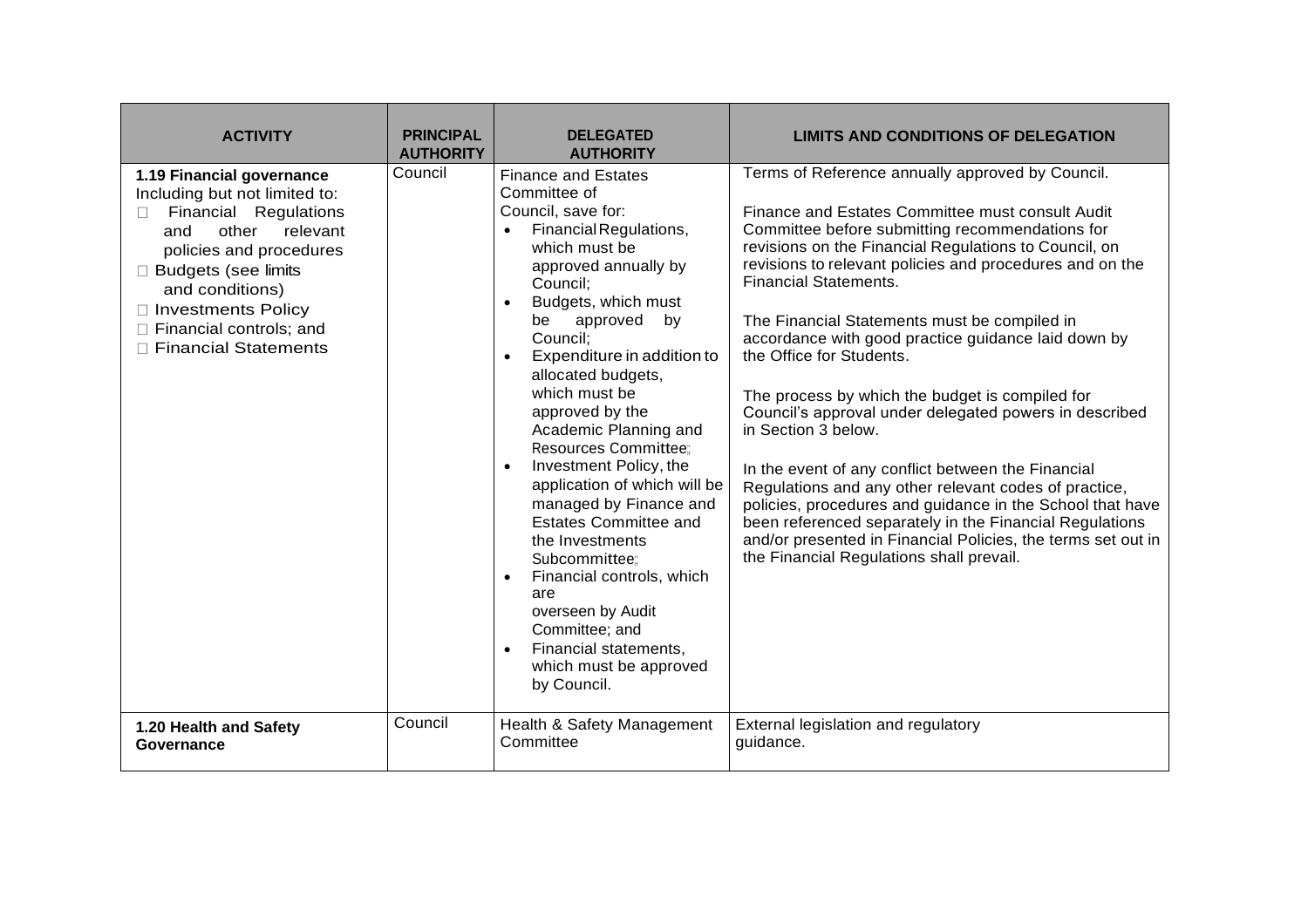| <b>ACTIVITY</b>                                                                       | <b>PRINCIPAL</b><br><b>AUTHORITY</b>        | <b>DELEGATED</b><br><b>AUTHORITY</b> | <b>LIMITS AND CONDITIONS OF DELEGATION</b>                                                                                                                                                                                                                                                                                                                                                                                                                                                                                                   |
|---------------------------------------------------------------------------------------|---------------------------------------------|--------------------------------------|----------------------------------------------------------------------------------------------------------------------------------------------------------------------------------------------------------------------------------------------------------------------------------------------------------------------------------------------------------------------------------------------------------------------------------------------------------------------------------------------------------------------------------------------|
| 1.22 Human Resources senior<br>staff remuneration                                     | Council (via<br>Remuneratio<br>n Committee) | <b>Director</b>                      | All HR matters are delegated to the Director except<br>those reserved by Council to the Remuneration<br>Committee as set out in the Terms of Reference of the                                                                                                                                                                                                                                                                                                                                                                                |
| <b>Terms of individual</b><br>remuneration, redundancies<br>and severance agreements. |                                             |                                      | committee annually approved by Council.<br>Contribution pay frameworks are reviewed and monitored<br>by Remuneration Committee.                                                                                                                                                                                                                                                                                                                                                                                                              |
|                                                                                       |                                             |                                      | Remuneration Committee monitors and reviews<br>severance arrangements applying to any holder of a Band<br>10 or equivalent post in accordance with the School's<br>redundancy policy and other relevant guidance, but the<br>financial and budgetary implications of any severance or<br>termination payments and associated compromise<br>agreements must be approved by the Finance Director<br>before any binding commitment is made to the employees<br>involved. Such commitments may only be made in<br>accordance with School policy. |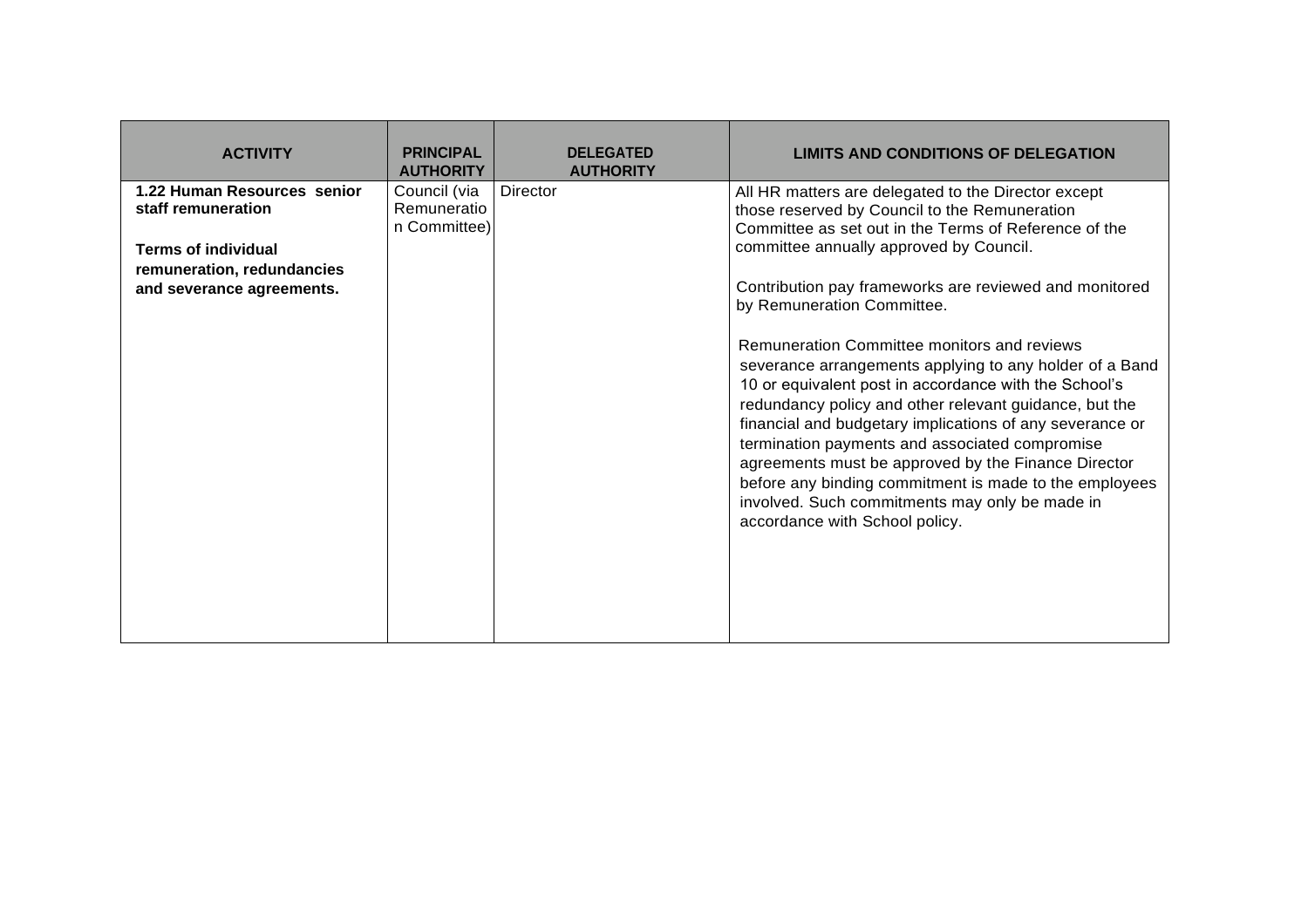| 1.24 Equity, Diversity and<br><b>Inclusion Governance</b> | Council | Director, who delegates<br>further to the Pro-Director<br>(Faculty Development) for<br>academic and research staff<br>and the Chief Operating<br>Officer for PSS staff, as well<br>as to the Head of Equity, |  |
|-----------------------------------------------------------|---------|--------------------------------------------------------------------------------------------------------------------------------------------------------------------------------------------------------------|--|
|                                                           |         | Diversity and Inclusion                                                                                                                                                                                      |  |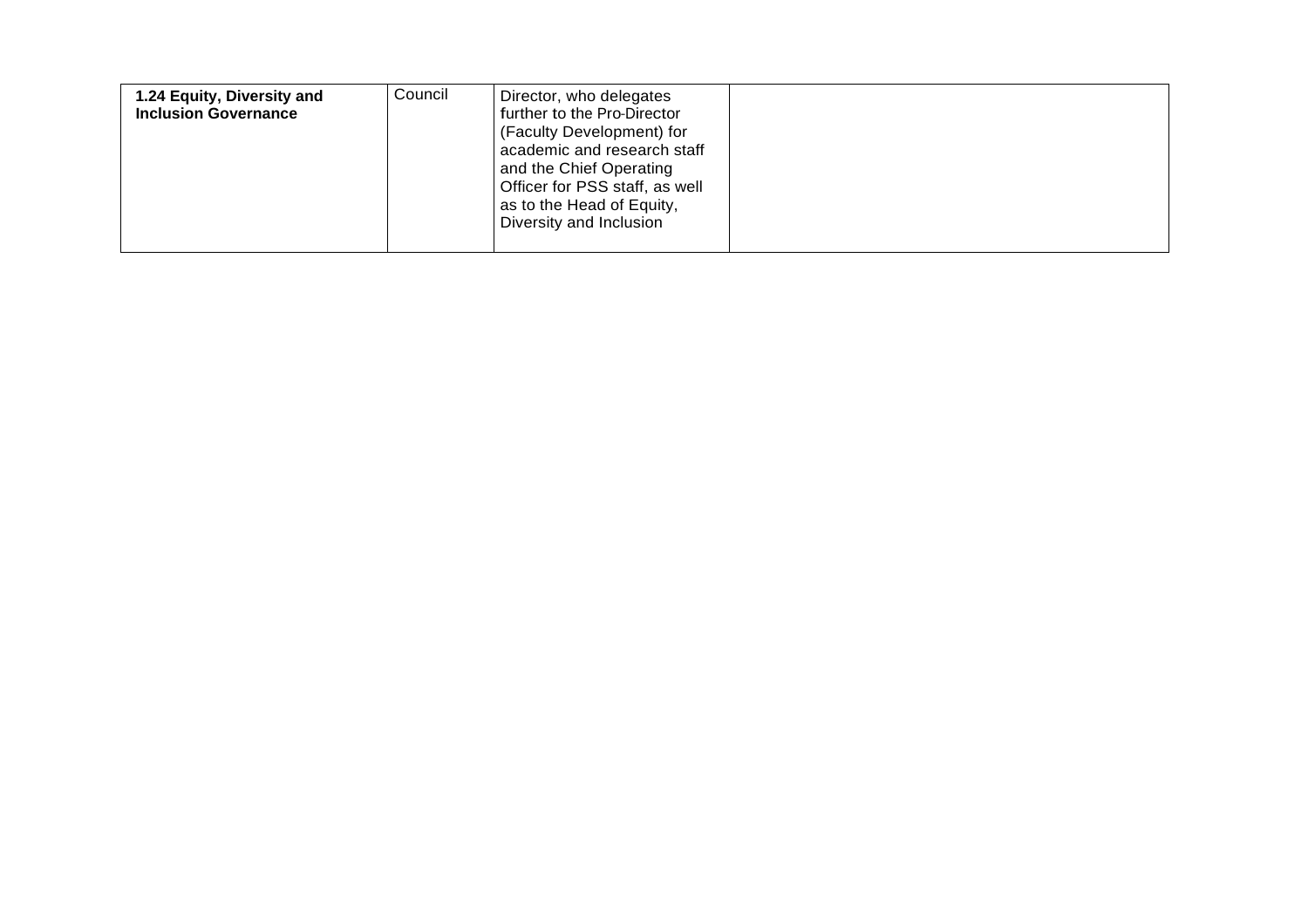| <b>ACTIVITY</b>                                                                                                                                 | <b>PRINCIPAL</b><br><b>AUTHORITY</b>       | <b>DELEGATED</b><br><b>AUTHORITY</b>                                                          | <b>LIMITS AND CONDITIONS OF DELEGATION</b>                                                                                                                                                                                                                                                                          |  |  |  |
|-------------------------------------------------------------------------------------------------------------------------------------------------|--------------------------------------------|-----------------------------------------------------------------------------------------------|---------------------------------------------------------------------------------------------------------------------------------------------------------------------------------------------------------------------------------------------------------------------------------------------------------------------|--|--|--|
|                                                                                                                                                 | <b>2. CORPORATE MANAGEMENT AND CONTROL</b> |                                                                                               |                                                                                                                                                                                                                                                                                                                     |  |  |  |
| 2.1 Overall responsibility for the<br>day-- to--day academic,<br>corporate, financial, estate and<br>resource management of the<br>Institution. | Council                                    | <b>Director</b>                                                                               |                                                                                                                                                                                                                                                                                                                     |  |  |  |
| 2.2 Appointment and re-<br>-appointment of the Director                                                                                         | Council                                    | <b>Directorship Selection</b><br><b>Committee of Council</b>                                  | Terms of reference and membership of DSC<br>reviewed and approved by Council on each<br>occasion a new Director is to be appointed.<br>Council must approve the procedures by which a<br>Director is appointed or re-appointed.<br>The Chair of Council will conduct annual<br>performance reviews of the Director. |  |  |  |
| 2.3 Appointment and re-<br>-appointment of Pro--Directors                                                                                       | Council                                    | Director, who will<br>chair and be advised<br>by a<br>Pro-Directorship Selection<br>Committee | The Chair of Council or a Vice-Chair of Council will be a<br>member of a Pro-Directorship Selection Committee.<br>Appointments are reported to Council.                                                                                                                                                             |  |  |  |
| 2.4 Appointment of Heads of<br><b>Academic Department</b>                                                                                       | Director                                   | Members of academic<br>departments                                                            | The Director will normally consider recommendations<br>made by the relevant academic department. The removal<br>of a Head of Department by the Director is subject to the<br>approved School process.                                                                                                               |  |  |  |
| 2.5 Appointment of Deputy<br><b>Heads of Academic Departments</b>                                                                               | Heads of<br>academic<br>departments        |                                                                                               | The removal of a Deputy Head of Department is subject to<br>the approved School process.                                                                                                                                                                                                                            |  |  |  |
| 2.6 Appointment of Heads of<br><b>Institutes</b>                                                                                                | <b>Director</b>                            | Selection committee                                                                           | The Director will normally establish and consider advice<br>from a selection committee.                                                                                                                                                                                                                             |  |  |  |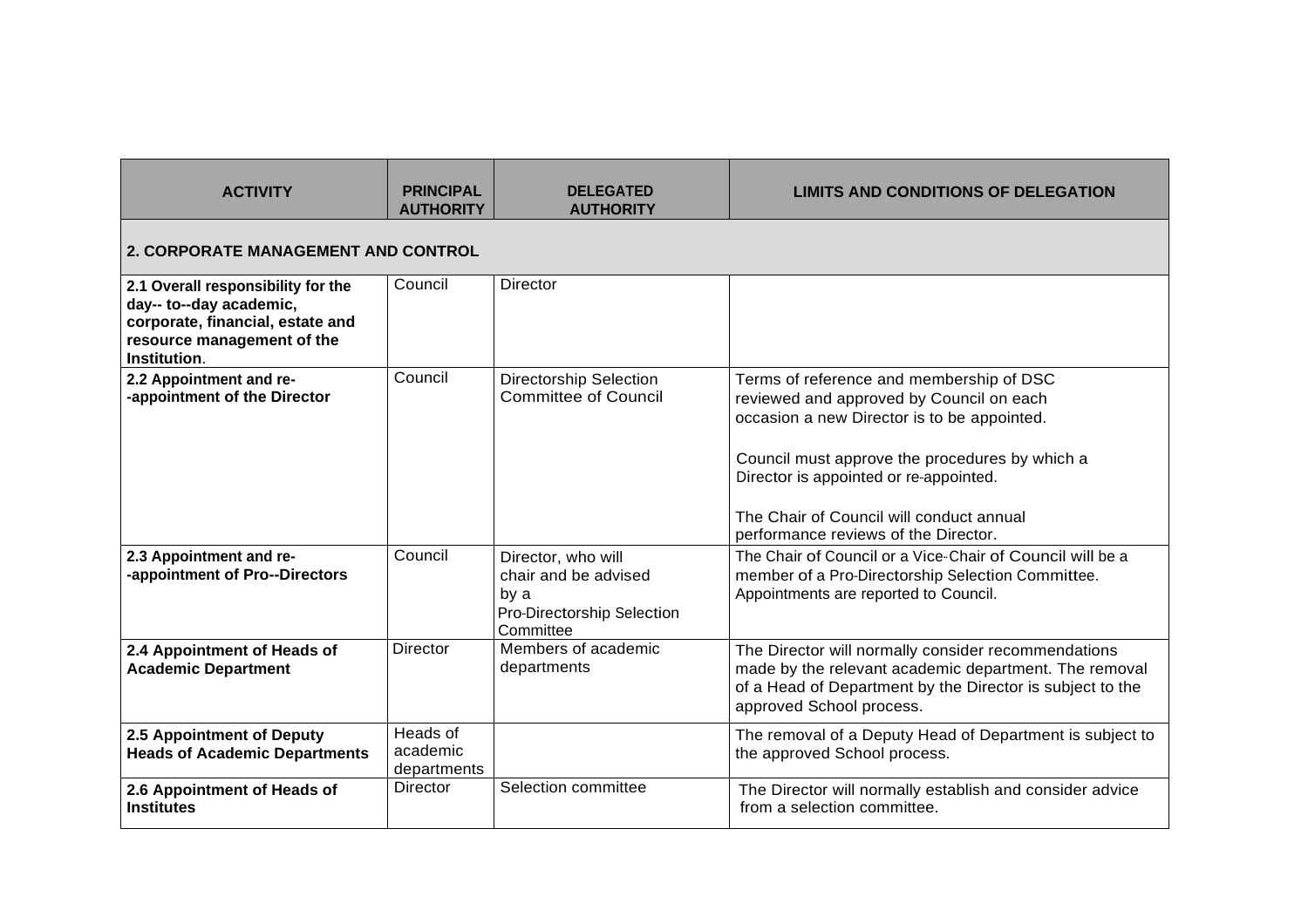| <b>ACTIVITY</b>                                                                                                                 | <b>PRINCIPAL</b><br><b>AUTHORITY</b> | <b>DELEGATED</b><br><b>AUTHORITY</b>        | <b>LIMITS AND CONDITIONS OF DELEGATION</b>                                                                                                                                                                                                                                                                                                                                                                                                                                                                                                      |
|---------------------------------------------------------------------------------------------------------------------------------|--------------------------------------|---------------------------------------------|-------------------------------------------------------------------------------------------------------------------------------------------------------------------------------------------------------------------------------------------------------------------------------------------------------------------------------------------------------------------------------------------------------------------------------------------------------------------------------------------------------------------------------------------------|
| 2.7 Appointment of Heads of<br><b>Centres within Institutes (where</b><br>applicable)                                           | Director                             | Selection committee                         | The Director will normally establish and consider advice<br>from a selection committee                                                                                                                                                                                                                                                                                                                                                                                                                                                          |
| 2.8 Appointment and review of<br><b>Heads of School Research Centres</b>                                                        | Academic<br><b>Board</b>             | <b>Research Committee</b>                   | The Research Committee will conduct 5-yearly reviews, as<br>well as mid-point reviews, of Research Centres. Centre<br>Management Committees must be established to<br>oversee a Centre's academic, administrative and<br>expenditure activities.                                                                                                                                                                                                                                                                                                |
| 2.9 Appointment of Heads of<br><b>Departmental Research Units</b>                                                               | Academic<br>Board                    | <b>Research Committee</b>                   | The Research Committee appoints Heads of DRU on the<br>nomination of the Head of Department. The Chair of the<br>Research Committee will consider whether to ask the<br>Research Committee to consider the future existence of a<br>DRU in light of an annual recommendation by the Head of<br>the relevant academic department.                                                                                                                                                                                                                |
| 2.10 Execution of<br>responsibilities of Heads of<br><b>DRUs</b>                                                                | Academic<br><b>Board</b>             | <b>Research Committee</b>                   |                                                                                                                                                                                                                                                                                                                                                                                                                                                                                                                                                 |
| 2.11 Establishment and<br>disestablishment of academic<br>departments, Institutes, Research<br><b>Centres and service units</b> | Council                              | <b>APRC</b><br><b>Research Committee</b>    | Council will receive recommendations for approval from<br>the APRC or Research Committee as appropriate, which<br>have been endorsed by the Academic Board.<br>Note: Council has queried these arrangements and<br>proposed that the responsibility should be delegated to the<br>Director following consultation as appropriate with the<br>APRC, Academic Board or Research Committee. These<br>changes would require amendments to the current Terms<br>of Reference of APRC and Research Committee and<br>Byelaws (for the Academic Board). |
| 2.12 Appointment of the School<br><b>Secretary</b>                                                                              | Council                              | Selection Committee appointed<br>by Council | Council will determine the selection procedure for, and<br>Job description of, the Secretary. The Selection<br>Committee's recommendation for appointment is<br>reported to Council for approval.                                                                                                                                                                                                                                                                                                                                               |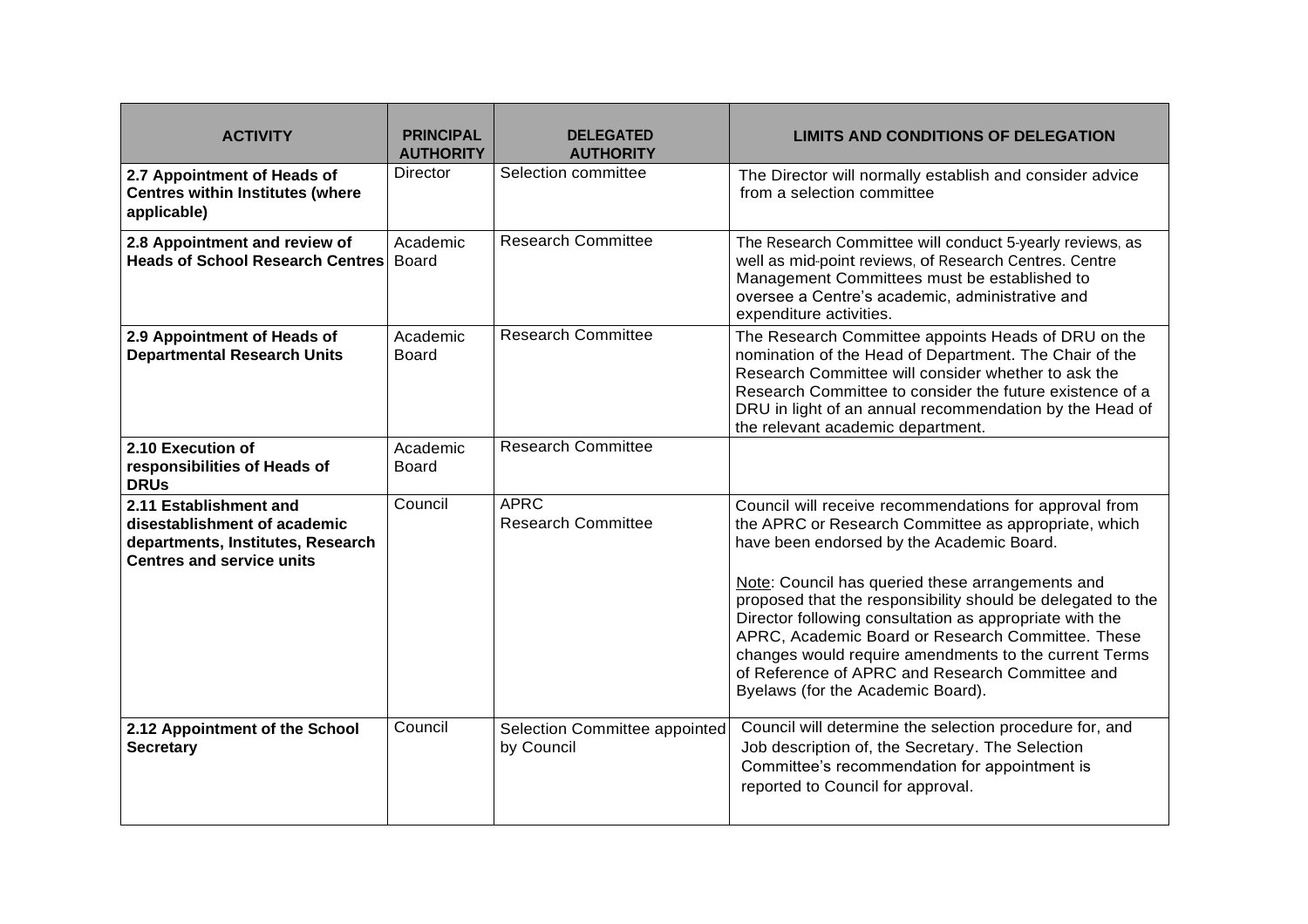| <b>ACTIVITY</b>                                                                                                    | <b>PRINCIPAL</b><br><b>AUTHORITY</b> | <b>DELEGATED</b><br><b>AUTHORITY</b> | <b>LIMITS AND CONDITIONS OF DELEGATION</b>                                                                                                                                                                                                                                                                                                                                                                                                                                                                                                                                                                                                                                                                                                                                                                                                                                                                                                                             |
|--------------------------------------------------------------------------------------------------------------------|--------------------------------------|--------------------------------------|------------------------------------------------------------------------------------------------------------------------------------------------------------------------------------------------------------------------------------------------------------------------------------------------------------------------------------------------------------------------------------------------------------------------------------------------------------------------------------------------------------------------------------------------------------------------------------------------------------------------------------------------------------------------------------------------------------------------------------------------------------------------------------------------------------------------------------------------------------------------------------------------------------------------------------------------------------------------|
| 2.13 Appointment of the Chief<br><b>Operating</b><br><b>Officer</b>                                                | Director                             | <b>Selection Committee</b>           | The Director will normally establish and receive advice<br>from a selection committee. The Director will establish the<br>Job Description of the COO in accordance with any<br>requirements laid down by Council. Appointment is<br>reported to Council.                                                                                                                                                                                                                                                                                                                                                                                                                                                                                                                                                                                                                                                                                                               |
| 2.14 Appointment of the Chief<br><b>Financial Officer</b>                                                          | <b>Director</b>                      | <b>Selection Committee</b>           | Council will approve selection procedures for the CFO.<br>The Director will establish a Job Description for the CFO<br>in accordance with any requirements laid down by<br>Council. Appointment is reported to Council.<br>Note role is currently combined with that of Pro Director<br>(Planning & Resources). Future appointments may be made                                                                                                                                                                                                                                                                                                                                                                                                                                                                                                                                                                                                                        |
| 2.15 Appointment and Execution<br>of responsibilities of Heads of<br>Service reporting to members of<br><b>SMC</b> | Director                             | <b>SMC Members</b>                   | on a joint or separate basis.<br>Appointments of Heads of Service are made through<br>designated selection processes overseen by the member of<br>SMC to whom the Head is accountable which are ultimately<br>advisory to the Director. Appointments are reported to<br>Council.<br>SMC members may further delegate the responsibilities<br>delegated to them to the Heads of Service reporting to<br>them in accordance with the limits and conditions set<br>out in their JobDescriptions.<br>Heads of Service may also be authorized to make<br>provision for the detailed execution of their delegated<br>responsibilities through those officers who report to<br>them.<br>The duties of those officers to whom Heads of Service<br>delegate authority will be subject to the limits and<br>conditions set out in the agreed job descriptions of<br>those officers, which will ensure that functions are<br>performed within the parameters of approved policies |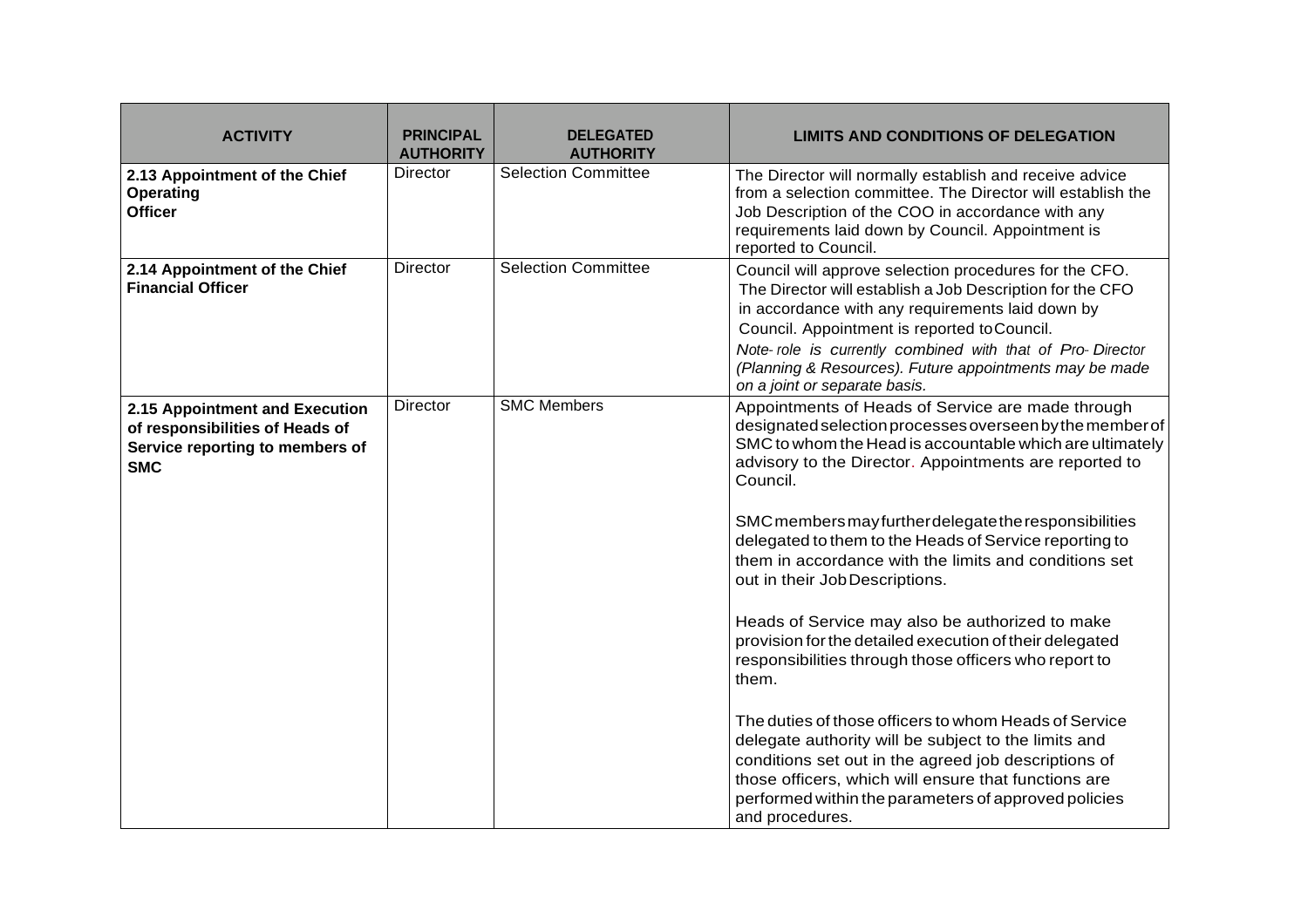| <b>ACTIVITY</b>                                                                                                                                                                                                                                                                                                                                                                                                | <b>PRINCIPAL</b><br><b>AUTHORITY</b> | <b>DELEGATED</b><br><b>AUTHORITY</b>                        | <b>LIMITS AND CONDITIONS OF DELEGATION</b>                                                                                                                                                                                                                                                                                                                                                                                                                                                                                                                                                                                                                                                                                                                                                                                   |
|----------------------------------------------------------------------------------------------------------------------------------------------------------------------------------------------------------------------------------------------------------------------------------------------------------------------------------------------------------------------------------------------------------------|--------------------------------------|-------------------------------------------------------------|------------------------------------------------------------------------------------------------------------------------------------------------------------------------------------------------------------------------------------------------------------------------------------------------------------------------------------------------------------------------------------------------------------------------------------------------------------------------------------------------------------------------------------------------------------------------------------------------------------------------------------------------------------------------------------------------------------------------------------------------------------------------------------------------------------------------------|
| 2.16 Corporate Financial<br><b>Management and Control</b><br>(for delegated authority to approve<br>budgets see Section 3 below --<br>Strategic Planning)                                                                                                                                                                                                                                                      | <b>Director</b>                      | <b>CFO</b><br>Pro-Director (P&R)<br><b>Finance Director</b> | Unbudgeted expenditure relating to Estates in case of an<br>emergency event may be authorised by the Pro- Director<br>(Planning & Resources) and Finance Director. Other<br>expenditures relating to the day-to-day running of the School<br>may proceed upon approval by the Director, advised by the<br>Finance Director up to the value of unencumbered<br>contingency funds, or in the absence of such funds, up to a<br>maximum of £200k. Expenditures in excess of this sum will<br>normally require approval by the Finance and Estates<br>Committee.<br>The Finance Director is responsible for maintaining a<br>framework of procedures to meet the requirements set out<br>in the Financial Regulations. These procedures must not<br>change, extend or restrict the requirements of the Financial<br>Regulations. |
| 2.17 Corporate Management<br>of External Research Grants<br>and Contracts                                                                                                                                                                                                                                                                                                                                      | Director                             | <b>Research Committee</b><br><b>Pro-Director Research</b>   | Specific corporate responsibilities are delegated to the<br>Director of Research or his/her deputy in the Financial<br>Regulations.                                                                                                                                                                                                                                                                                                                                                                                                                                                                                                                                                                                                                                                                                          |
| 2.18 Authority to sign legal<br>documents on behalf of the<br><b>School</b><br>(i.e. any document, formal or<br>informal, that sets out the terms<br>of a relationship between the<br>School and one or more parties<br>that could be recognised, in whole<br>or in part, as a legally binding<br>relationship, including<br>Memoranda of Understanding<br>(regardless of whether they are<br>legally binding) | Council                              | Director and School Secretary                               | Limitations on authorised power of signatory are set<br>out in the Scheme of Delegated Legal Authority.<br>Authority to further delegate signatory and approval<br>powers for legal documents is restricted to the Director<br>and Secretary<br>Risk assessments and reporting arrangements in the<br>Scheme of Delegated Legal Authority.                                                                                                                                                                                                                                                                                                                                                                                                                                                                                   |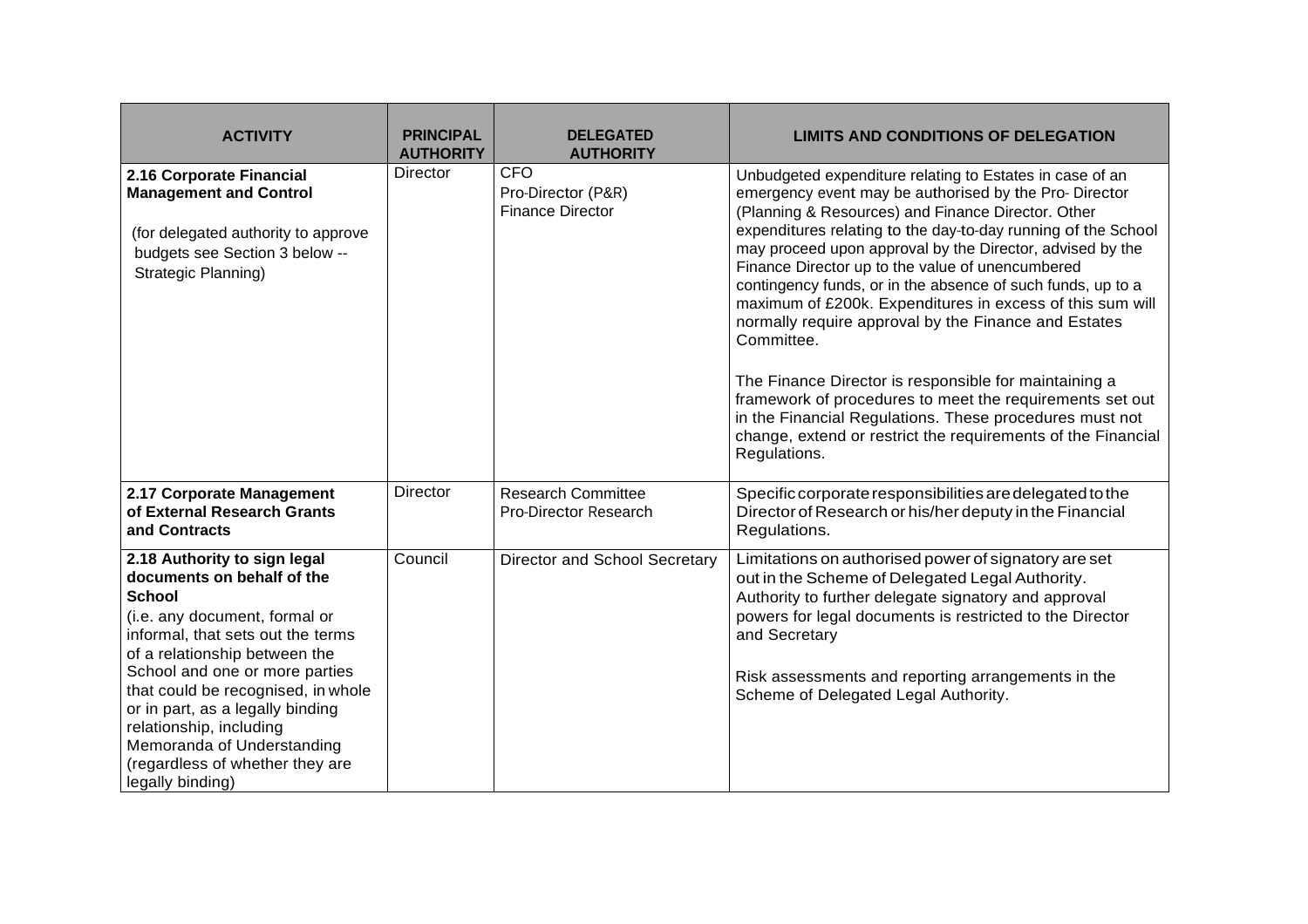| <b>ACTIVITY</b>                                              | <b>PRINCIPAL</b><br><b>AUTHORITY</b> | <b>DELEGATED</b><br><b>AUTHORITY</b>                                        | LIMITS AND CONDITIONS OF DELEGATION |
|--------------------------------------------------------------|--------------------------------------|-----------------------------------------------------------------------------|-------------------------------------|
| 2.20 Funding for non-MSL funded<br>non-research appointments | Director                             | Chief Financial Officer,<br>delegated further to the<br>Director of Finance |                                     |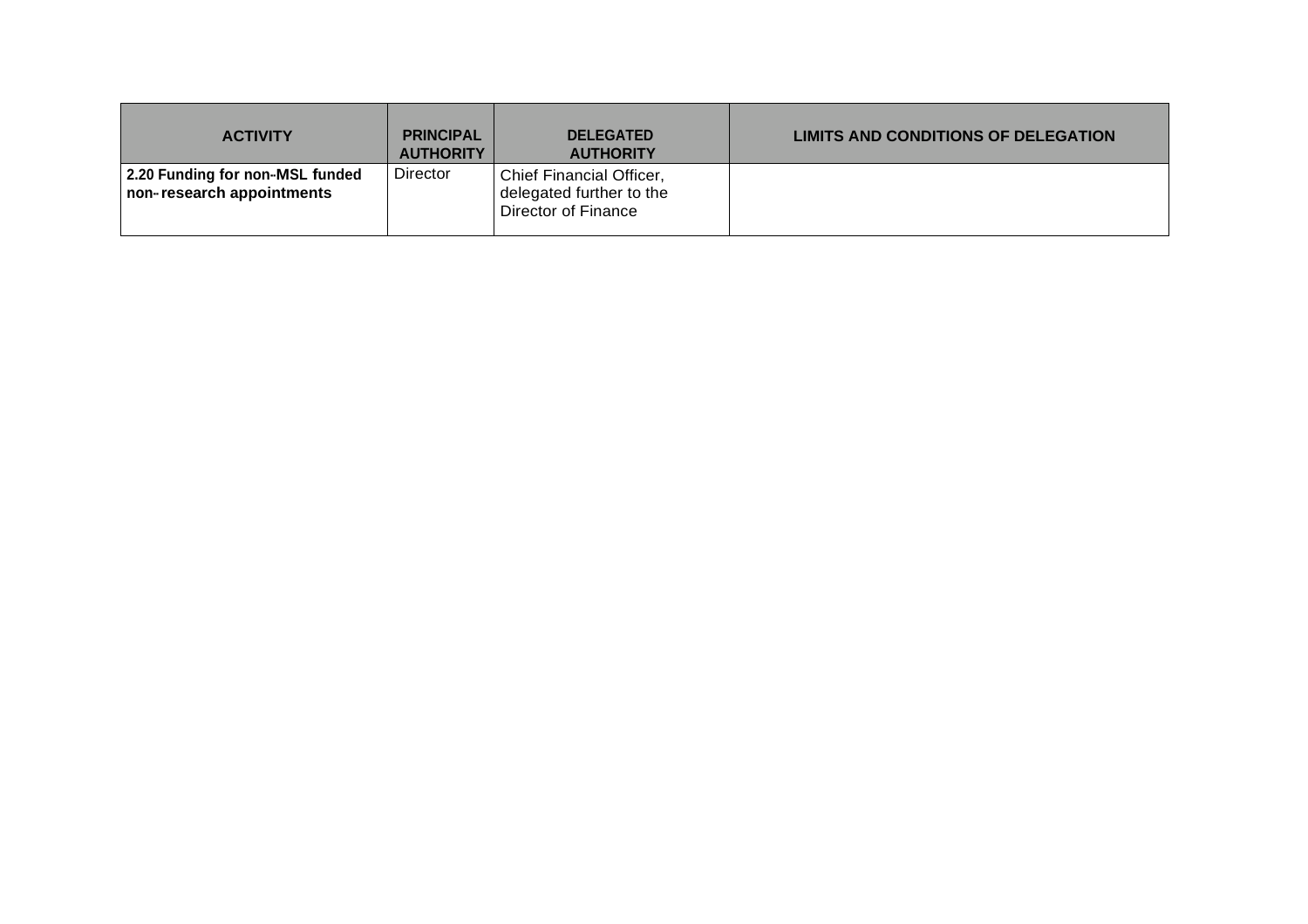| <b>ACTIVITY</b>                                                                                                                                                                                        | <b>PRINCIPAL</b><br><b>AUTHORITY</b> | <b>DELEGATED</b><br><b>AUTHORITY</b>                                                                                                                                                                                                                                                                                                                                                                                                                                                                                        | <b>LIMITS AND CONDITIONS OF DELEGATION</b>                                                                                                                                                                                                                                                                                                                                                                                                                                                                                                                                                                                                                                                                                                                                                                                                                                                                                                                                                                                                                                                                                                                                                                                                                                                                                                                                                                                                |
|--------------------------------------------------------------------------------------------------------------------------------------------------------------------------------------------------------|--------------------------------------|-----------------------------------------------------------------------------------------------------------------------------------------------------------------------------------------------------------------------------------------------------------------------------------------------------------------------------------------------------------------------------------------------------------------------------------------------------------------------------------------------------------------------------|-------------------------------------------------------------------------------------------------------------------------------------------------------------------------------------------------------------------------------------------------------------------------------------------------------------------------------------------------------------------------------------------------------------------------------------------------------------------------------------------------------------------------------------------------------------------------------------------------------------------------------------------------------------------------------------------------------------------------------------------------------------------------------------------------------------------------------------------------------------------------------------------------------------------------------------------------------------------------------------------------------------------------------------------------------------------------------------------------------------------------------------------------------------------------------------------------------------------------------------------------------------------------------------------------------------------------------------------------------------------------------------------------------------------------------------------|
| <b>3. STRATEGY AND POLICY DEVELOPMENT</b>                                                                                                                                                              |                                      |                                                                                                                                                                                                                                                                                                                                                                                                                                                                                                                             |                                                                                                                                                                                                                                                                                                                                                                                                                                                                                                                                                                                                                                                                                                                                                                                                                                                                                                                                                                                                                                                                                                                                                                                                                                                                                                                                                                                                                                           |
| 3.1 Strategic Planning<br>Including the determination and<br>delivery of the School's strategic<br>planning framework relating to<br>plans and non- capital budgets for<br>academic and service units. | Council                              | <b>Finance and Estates</b><br>Committee (overall<br>School budget and<br>Financial Plan).<br>Academic Planning and<br>Resources Committee of the<br>Academic Board (approval of<br>allocation of resources within<br>budget envelope agreed by<br><b>Finance and Estates</b><br>Committee for academic<br>departments and institutes,<br>other than capital expenditure).<br>SMC (approval of allocation<br>of resources within budget<br>envelope agreed by Finance<br>and Estates Committee for<br>professional services) | Terms of reference approved by Council. The Strategic<br>Planning Framework has to be agreed by APRC, endorsed<br>by the Academic Board and approved by Council to<br>provide the highest level priorities. To deliver the high level<br>framework, the APRC sets an underpinning framework in<br>terms of the generators of income and expenditure<br>(student numbers, balance and mix of students, SSRs etc)<br>against which departments' proposals for income and<br>expenditure will be assessed. The overarching Financial<br>Plan within which number plans etc are constrained is set<br>by the Finance and Estates Committee and recommended<br>to Council for approval. The detailed allocation of<br>resources to academic departments (within the constraints<br>of the Financial Plan), is considered through Annual<br>Monitoring conducted by the Directorate and informed by<br>the APRC Review process, with recommendations on<br>resource bids submitted for approval to APRC.<br>SMC budgetary allocations for PSS are circulated to the<br>Budget Review Group for any queries and then reported to<br>and confirmed by APRC & Finance and Estates<br>Committee to ensure due process has been followed and<br>value for money considered This is because ultimately all<br>increases in unfunded central costs are charged to<br>Academic Departments as indirect costs and impact on<br>their financial position. |
| 3.2 Approval of Annual<br><b>Assurance Return to OfS</b>                                                                                                                                               | Council                              | In accordance with requirements<br>specified by OfS e.g. APRC and<br><b>Audit Committee</b>                                                                                                                                                                                                                                                                                                                                                                                                                                 | Subject to approval or noting by Council as specified by<br>OfS.                                                                                                                                                                                                                                                                                                                                                                                                                                                                                                                                                                                                                                                                                                                                                                                                                                                                                                                                                                                                                                                                                                                                                                                                                                                                                                                                                                          |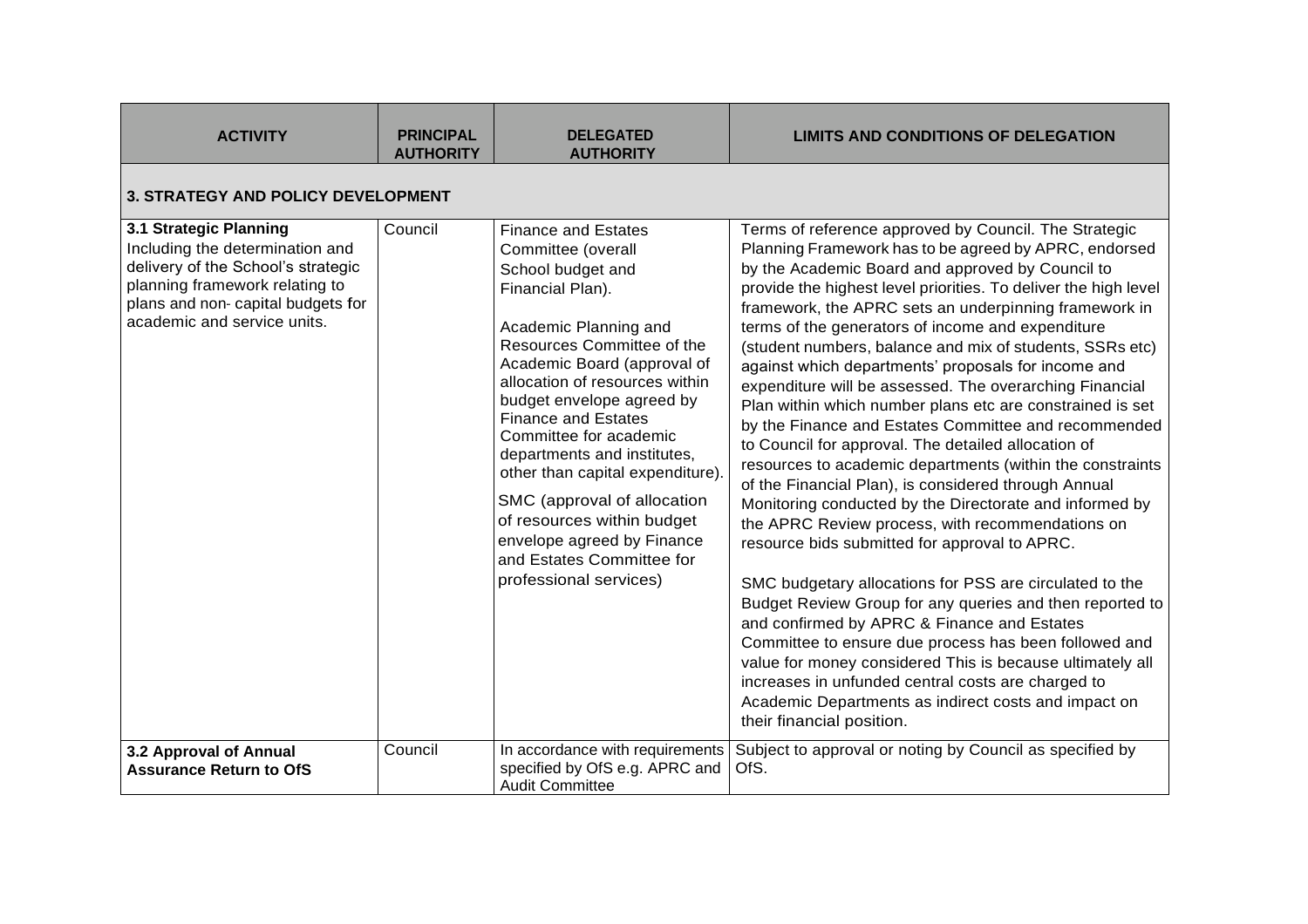| 13.3 Risk Management and Control Council | Director | l Assurance of the effectiveness of risk management i |
|------------------------------------------|----------|-------------------------------------------------------|
| I Including School-level Risk .          |          | and control is provided to the Council by the Audit   |
| Registers.                               |          | Committee within its approved terms of reference.     |
|                                          |          |                                                       |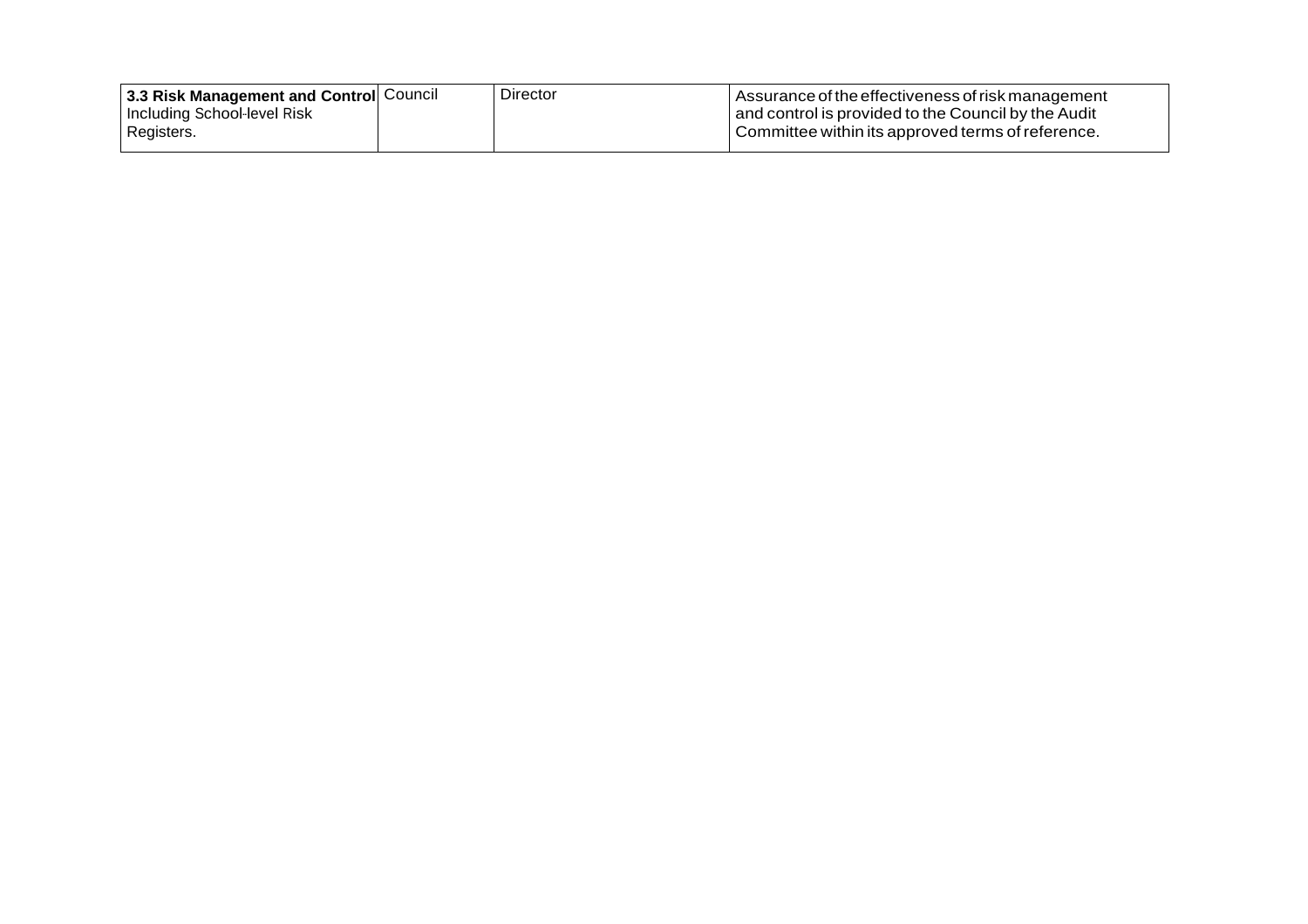| <b>ACTIVITY</b>                                       | <b>PRINCIPAL</b><br><b>AUTHORITY</b> | <b>DELEGATED</b><br><b>AUTHORITY</b> | LIMITS AND CONDITIONS OF DELEGATION                                                                                                                                                                                                      |
|-------------------------------------------------------|--------------------------------------|--------------------------------------|------------------------------------------------------------------------------------------------------------------------------------------------------------------------------------------------------------------------------------------|
| 3.4 Oversight of Institutional<br><b>Partnerships</b> | Council                              | Director                             | The Director oversees the performance of institutional<br>partnerships. Risks arising from Institutional Partnerships<br>must be reported by SMC to the Audit Committee which<br>will give its assessment of the implications to Council |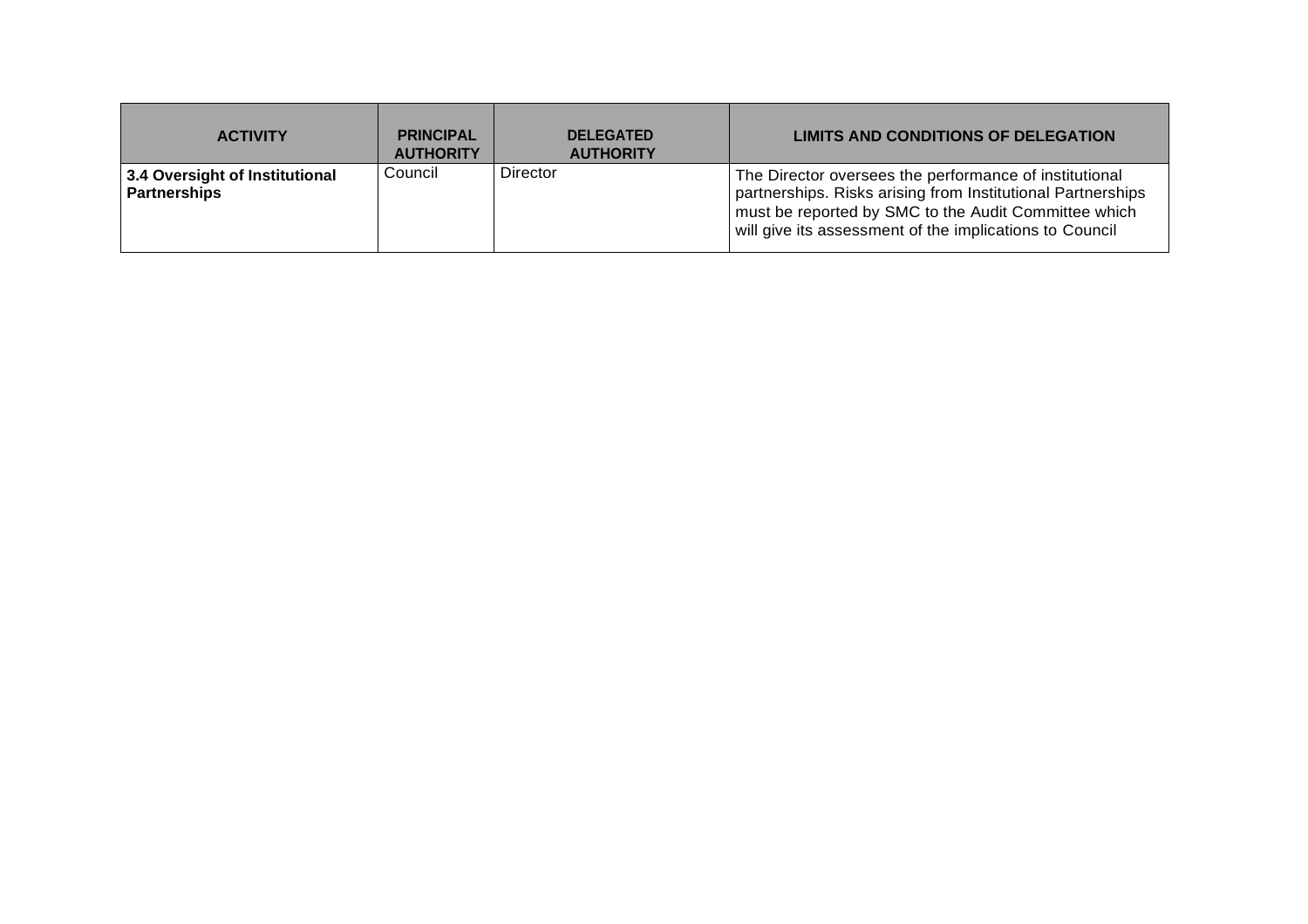| <b>ACTIVITY</b>                                                                                                                                  | <b>PRINCIPAL</b><br><b>AUTHORITY</b> | <b>DELEGATED</b><br><b>AUTHORITY</b>    | <b>LIMITS AND CONDITIONS OF DELEGATION</b>                                                                                                                                                                                                                                                                                                                                                                                                                                                                                                                                                                                                                                                                                                                                                                                                                                                                                                                                                                                                                                                                                                                |
|--------------------------------------------------------------------------------------------------------------------------------------------------|--------------------------------------|-----------------------------------------|-----------------------------------------------------------------------------------------------------------------------------------------------------------------------------------------------------------------------------------------------------------------------------------------------------------------------------------------------------------------------------------------------------------------------------------------------------------------------------------------------------------------------------------------------------------------------------------------------------------------------------------------------------------------------------------------------------------------------------------------------------------------------------------------------------------------------------------------------------------------------------------------------------------------------------------------------------------------------------------------------------------------------------------------------------------------------------------------------------------------------------------------------------------|
| <b>4. CAPITAL EXPENDITURE</b>                                                                                                                    |                                      |                                         |                                                                                                                                                                                                                                                                                                                                                                                                                                                                                                                                                                                                                                                                                                                                                                                                                                                                                                                                                                                                                                                                                                                                                           |
| 4.1<br><b>Proposals</b><br>for<br>the<br>acquisition,<br>disposal<br><b>or</b><br>redevelopment of property<br>(including<br>student residences) | Council                              | <b>Finance and Estates</b><br>Committee | FEC may evaluate and recommend proposals for<br>the acquisition, disposal or redevelopment of the<br>School's property to Council, consistent with<br>Council's non-delegable responsibility<br>Relevant provisions of the Financial Regulations Council,<br>or the Chair of Council and the Director of the School,<br>must approve the establishment and membership of<br>any ad hoc groups to manage complex estate projects.<br>Significantoverspends against approved budgets must<br>be reported to Council by the relevant Project Boards<br>following consideration by the Finance and Estates<br>Committee to ensure Council has assurance of its line of<br>sight of capital project management.<br>Major Estates' projects of less than £1m are subject to<br>approval through the annual budgetary process either as<br>part of the capital programme or the long term major<br>maintenance plan.<br>Finance and Estates Committee must receive annual<br>reports of the financial implications for the School of<br>its capital acquisitions policy.<br>The Director of Finance maintains a register of all<br>capital expenditure requests. |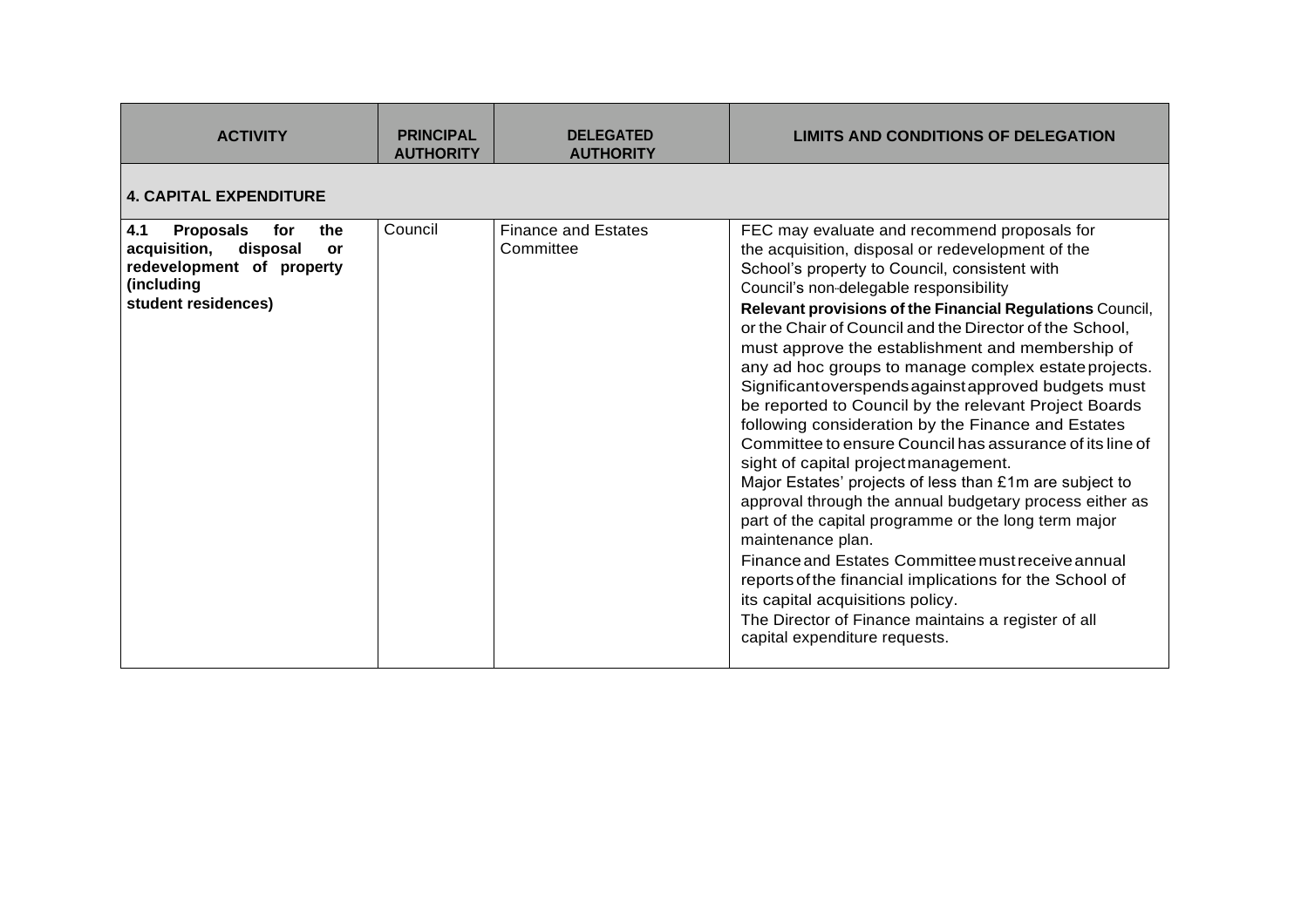| <b>ACTIVITY</b>                                                                                 | <b>PRINCIPAL</b><br><b>AUTHORITY</b> | <b>DELEGATED</b><br><b>AUTHORITY</b>                                                             | <b>LIMITS AND CONDITIONS OF DELEGATION</b>                                                                                                                                                                                                                                                                                                                                                                      |
|-------------------------------------------------------------------------------------------------|--------------------------------------|--------------------------------------------------------------------------------------------------|-----------------------------------------------------------------------------------------------------------------------------------------------------------------------------------------------------------------------------------------------------------------------------------------------------------------------------------------------------------------------------------------------------------------|
| <b>5. STUDENT MATTERS</b>                                                                       |                                      |                                                                                                  |                                                                                                                                                                                                                                                                                                                                                                                                                 |
| 5.1 Admission and registration of Director<br>undergraduate and postgraduate<br><b>students</b> |                                      | Academic Registrar                                                                               | Recruitment of students is subject to admission policies<br>and entry requirements approved by the Academic Board<br>(see General Academic Regulations).                                                                                                                                                                                                                                                        |
| 5.2 Student Progression                                                                         | Academic<br><b>Board</b>             | <b>Boards of Examiners</b>                                                                       | Approved by the School Board of Examiners/LLB Board of<br>Examiners and in exceptional cases by the Chair of the<br>Repeat Teaching Panel.                                                                                                                                                                                                                                                                      |
| 5.3 Interruptions to study                                                                      | Academic<br><b>Board</b>             | Departmental Tutors or<br>Supervisors                                                            | Interruptions to study are approved by<br>Departmental Tutors or Supervisors.                                                                                                                                                                                                                                                                                                                                   |
| 5.4 Assessment                                                                                  | Academic<br>Board                    |                                                                                                  | Forms of assessment for each course are approved<br>by the Undergraduate and Graduate Studies<br>Subcommittee.<br>The agreed process of assessment is undertaken by<br>departments and the assessments confirmed by the<br>Examination Sub-boards for the subject area. The School<br>Boards of Examiners confirm the marks across the<br>School, make the award of the degree, and deal with<br>special cases. |
| <b>5.5 Assessment Offences</b>                                                                  | Academic<br><b>Board</b>             | <b>Assessment Misconduct</b><br>Panels                                                           | Determination of Assessment Offences has been<br>delegated by the Board to Assessment Misconduct<br>Panels operating in accordance with the Regulations<br>on Assessment Offences on Plagiarism and on<br>Offences other than Plagiarism.                                                                                                                                                                       |
| 5.6 Appointment, removal or<br>suspension of external examiners Board                           | Academic                             | Undergraduate and Graduate<br>Studies Subcommittee or<br><b>Research Degrees</b><br>Subcommittee | Undergraduate and Graduate Studies Subcommittee<br>hold delegated responsibility from the Academic and<br><b>Student Affairs Committee for</b><br>appointing/removing/suspending external examiners for<br>taught programmes. The Research Degrees Sub- committee<br>holds delegated authority for making decisions in respect of<br>external examiners for research students.                                  |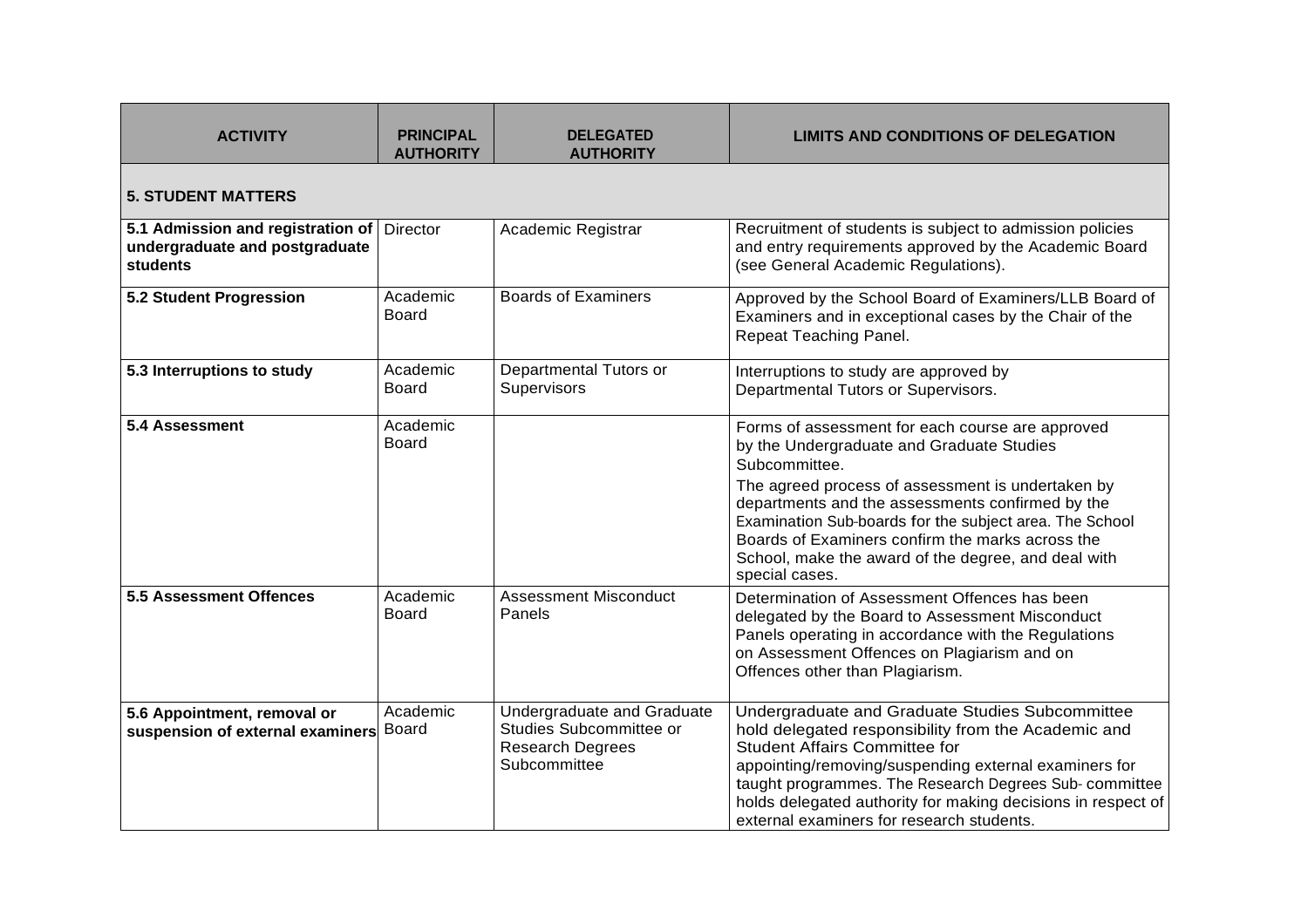| <b>ACTIVITY</b>                                                                   | <b>PRINCIPAL</b><br><b>AUTHORITY</b> | <b>DELEGATED</b><br><b>AUTHORITY</b>                                                                      | <b>LIMITS AND CONDITIONS OF DELEGATION</b>                                                                                                                                                                                                                                                    |
|-----------------------------------------------------------------------------------|--------------------------------------|-----------------------------------------------------------------------------------------------------------|-----------------------------------------------------------------------------------------------------------------------------------------------------------------------------------------------------------------------------------------------------------------------------------------------|
| 5.7 Revocation of degrees                                                         | Academic<br>Board                    | Director or relevant Board of<br>Examiners                                                                | The Director may revoke an award on the grounds of<br>administrative error. Revocation of a degree on the ground<br>of misconduct is determined by the relevant School Board<br>of Examiners following consideration by an Assessment<br>Misconduct Panel.                                    |
| 5.8 Approval of degree titles                                                     | Academic<br>Board                    |                                                                                                           |                                                                                                                                                                                                                                                                                               |
| 5.9 Approval of programmes of<br>study and component courses                      | Academic<br><b>Board</b>             | <b>Education Committee</b>                                                                                | Authority to approve degree programmes and component<br>courses is delegated by the Academic Board to the<br>Academic and Student Affairs Committee, which in turns<br>authority to approve to the Undergraduate Studies<br>Subcommittee and Graduate Studies Subcommittee as<br>appropriate. |
| 5.10 Academic and pastoral<br>support                                             | Academic<br>Board                    | <b>Education Committee</b>                                                                                | Academic Board has delegated responsibility for this<br>area to the Academic and Student Affairs Committee.                                                                                                                                                                                   |
| 5.11 Complaints (Assessment<br>Appeals)                                           | Academic<br><b>Board</b>             | <b>Boards of Examiners</b>                                                                                | Academic Board has delegated responsibility for<br>the determination of assessment appeals to the<br>Chair of the relevant School Board of examiners,<br>subject to the procedures in the Appeals<br>Regulations.                                                                             |
| 5.12 Student Complaints                                                           | School<br>Secretary                  | Head of Legal, School Senior<br>Advocate to Students,<br>Departmental Managers,<br><b>Academic Tutors</b> | Subject to the provisions of the Student<br>Complaint Procedure.<br>It may be necessary to refer the matter for consideration<br>under another procedure.                                                                                                                                     |
| 5.13 Consideration and<br>determination of Student<br><b>Disciplinary matters</b> | School<br>Secretary                  | <b>Board of Discipline</b>                                                                                | Subject to the provisions of the Disciplinary<br>Procedures for students.                                                                                                                                                                                                                     |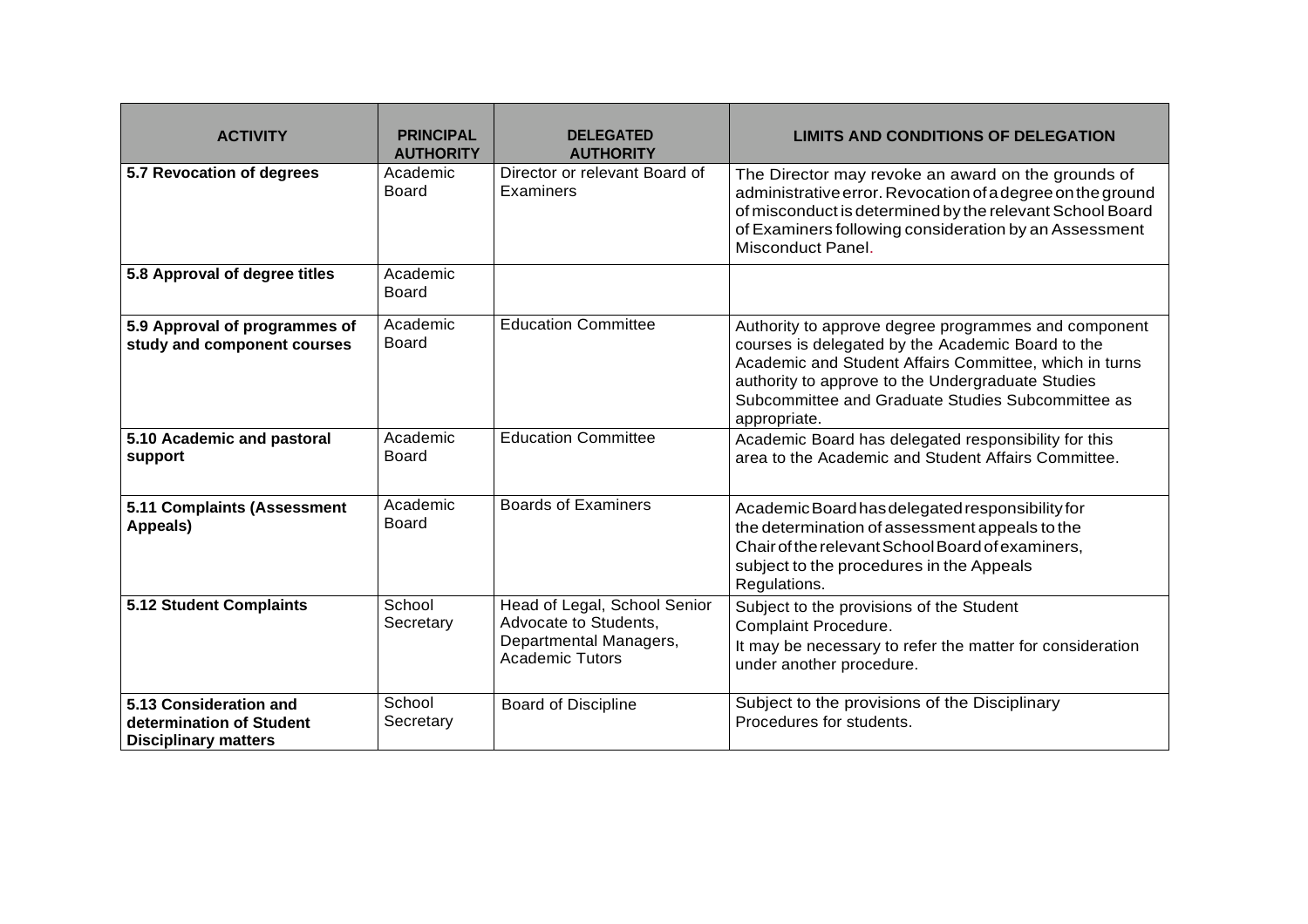| <b>ACTIVITY</b>                                                                                                                                                                                                                                                                           | <b>PRINCIPAL</b><br><b>AUTHORITY</b>        | <b>DELEGATED</b><br><b>AUTHORITY</b>                     | LIMITS AND CONDITIONS OF DELEGATION                                                                                                                                                                                                                                                                                                                                                                                                                                                                                                                                                                                                                                                                                                                           |  |  |
|-------------------------------------------------------------------------------------------------------------------------------------------------------------------------------------------------------------------------------------------------------------------------------------------|---------------------------------------------|----------------------------------------------------------|---------------------------------------------------------------------------------------------------------------------------------------------------------------------------------------------------------------------------------------------------------------------------------------------------------------------------------------------------------------------------------------------------------------------------------------------------------------------------------------------------------------------------------------------------------------------------------------------------------------------------------------------------------------------------------------------------------------------------------------------------------------|--|--|
|                                                                                                                                                                                                                                                                                           | <b>6. GIFTS, DONATIONS AND PHILANTHROPY</b> |                                                          |                                                                                                                                                                                                                                                                                                                                                                                                                                                                                                                                                                                                                                                                                                                                                               |  |  |
| 6.1 Acceptance of donations and<br>philanthropic gifts for the School                                                                                                                                                                                                                     | <b>Director</b>                             | Chief Philanthropy & Global<br><b>Engagement Officer</b> | Delegated authority to accept donations and gifts is<br>prescribed in accordance with the thresholds set out in the<br>Procedures for the Ethical Screening of Grants and<br>Donations approved by the School Management Committee.<br>Acceptance of gifts and donations is subject to<br>provisions of Donations Acceptance Policy approved by<br>Council.                                                                                                                                                                                                                                                                                                                                                                                                   |  |  |
| <b>6.2 Naming Rights Associated</b><br>with Donations<br>Including buildings, portions of<br>buildings, rooms, lecture theatres,<br>grounds, departments, centres,<br>institutes, Professorships, Chairs,<br>other academic positions,<br>scholarships, awards and prizes<br>and plaques. | Director                                    | Chief Philanthropy & Global<br><b>Engagement Officer</b> | Delegated authority to approve naming is prescribed in the<br>Procedures for the Ethical Screening of Grants and Donations<br>and in the Donations Acceptance Policy.<br>Naming rights for Buildings, Departments Institutes, Centres<br>and grounds is granted by Council. Delegation to the<br>Directorate is limited to the naming rights for portions of<br>buildings, chairs, and other academic positions.<br>Delegation to Secretary is limited to the naming rights for<br>plaques, and the review of the naming of scholarships,<br>fellowships, awards, bursaries with the relevant department.<br>The ethical approval process to consider any specific proposed<br>naming falls under the Ethical Screening of Grants and<br>Donations processes. |  |  |
| 6.3 Permission to film,<br>photograph and record on<br><b>School premises</b>                                                                                                                                                                                                             | Director                                    | <b>Director of Communications</b>                        | Subject to relevant internal policies and external<br>legal obligations.                                                                                                                                                                                                                                                                                                                                                                                                                                                                                                                                                                                                                                                                                      |  |  |
| 6.4 Authorisation of public<br>statements about or related to<br><b>School business</b>                                                                                                                                                                                                   | <b>Director</b>                             | <b>Director of Communications</b>                        | Subject to relevant internal policies and external<br>legal obligations.                                                                                                                                                                                                                                                                                                                                                                                                                                                                                                                                                                                                                                                                                      |  |  |
| 6.5 Use of the School's<br>intellectual property including<br>registered and unregistered trade<br>marks and logos                                                                                                                                                                        | <b>Director</b>                             | Director of Research                                     | Subject to relevant internal policies and external<br>legal obligations.                                                                                                                                                                                                                                                                                                                                                                                                                                                                                                                                                                                                                                                                                      |  |  |